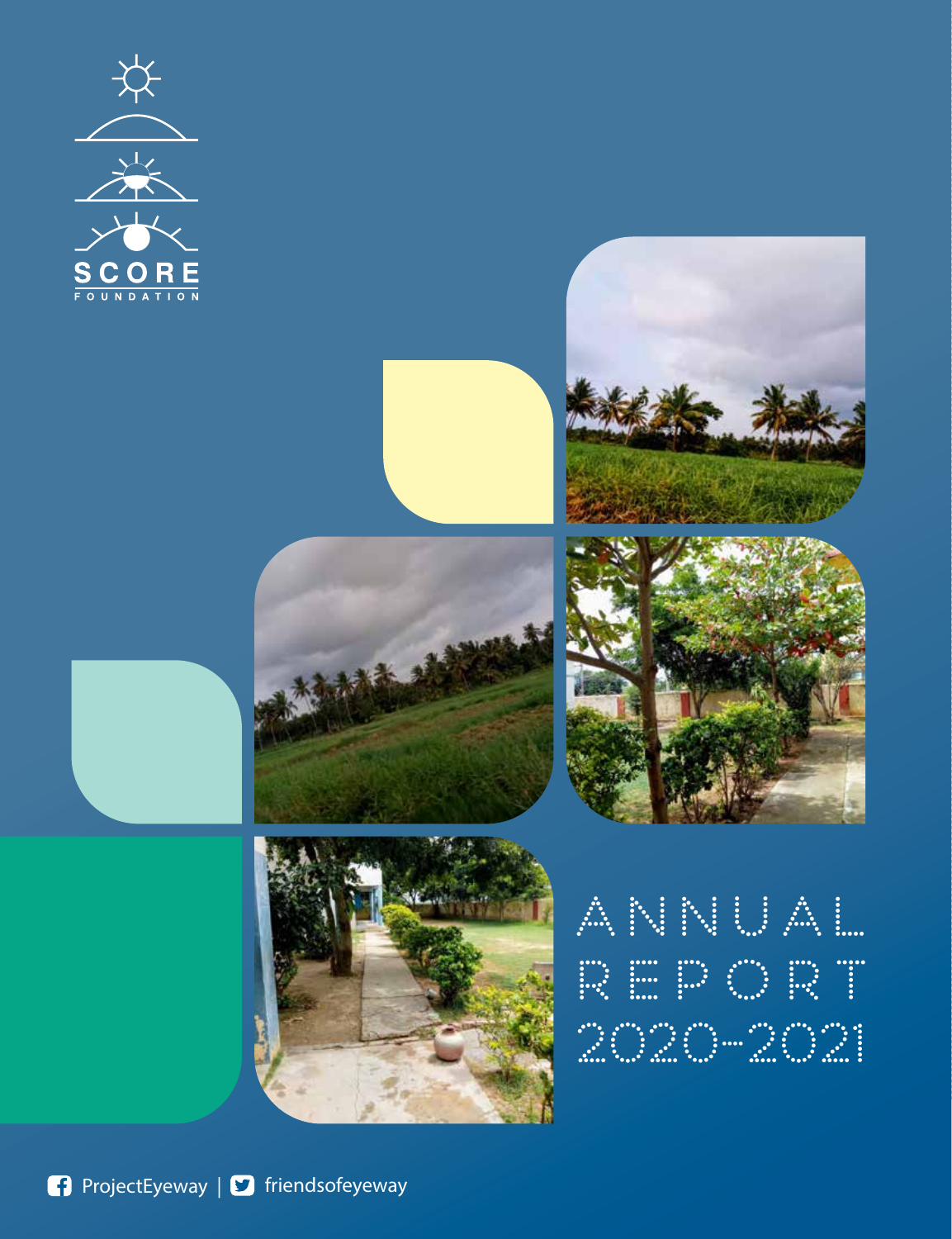### **OUR SUPPORTERS**

The Hans Foundation Essel Social Welfare Foundation BarrierBreak Solutions Cipla Foundation Ammada Trust Rangde American India Foundation Juhi Basoya John Chandy Dr Jacob Chacko Sunil V Hattangady Dr Jiji Elizabeth Mathews Pragya Mahajan Sajal Kumar Gupta & Reena Gupta Lakshya Dev Mudgil Vineeta Datta Sandip Beri Amit Mathew

Nora Solomon Foundation Shobhana Chandaria Rajluxmi V Murthy Mujtaba Merchant Tanya & Kishor Dewan On The Page Advertising D Sudhir Roshan Idikulalay K Mahalingam Uma Raghavan H Subramaniam D Jaganathan S Sudarsanam D Ranganathan S Sandilya Justice Gita Mittal Arundhati Nath Nafisa Parvez Buhariwala

Roshan Avinash BN Raghunath SN Kulkarni Abraham Tours Simon Paramal Job Creatigies Communication Pvt Ltd Dimple Kharbanda Christian Service Agency Vinod C Khanna MxM India Pvt Ltd Abhishek Kumar Thangam Mammen CCS Technologies Pvt Ltd CP Mammen Rahul Thomas Vijay Sundar Hiranandan

*Cover page photos clicked by Sahana G, a visually impaired girl from Mysore, Karnataka. After attending an Eyeway session on 'Blind Photography', Sahana began capturing nature using the tips and tricks she picked up in the workshop.*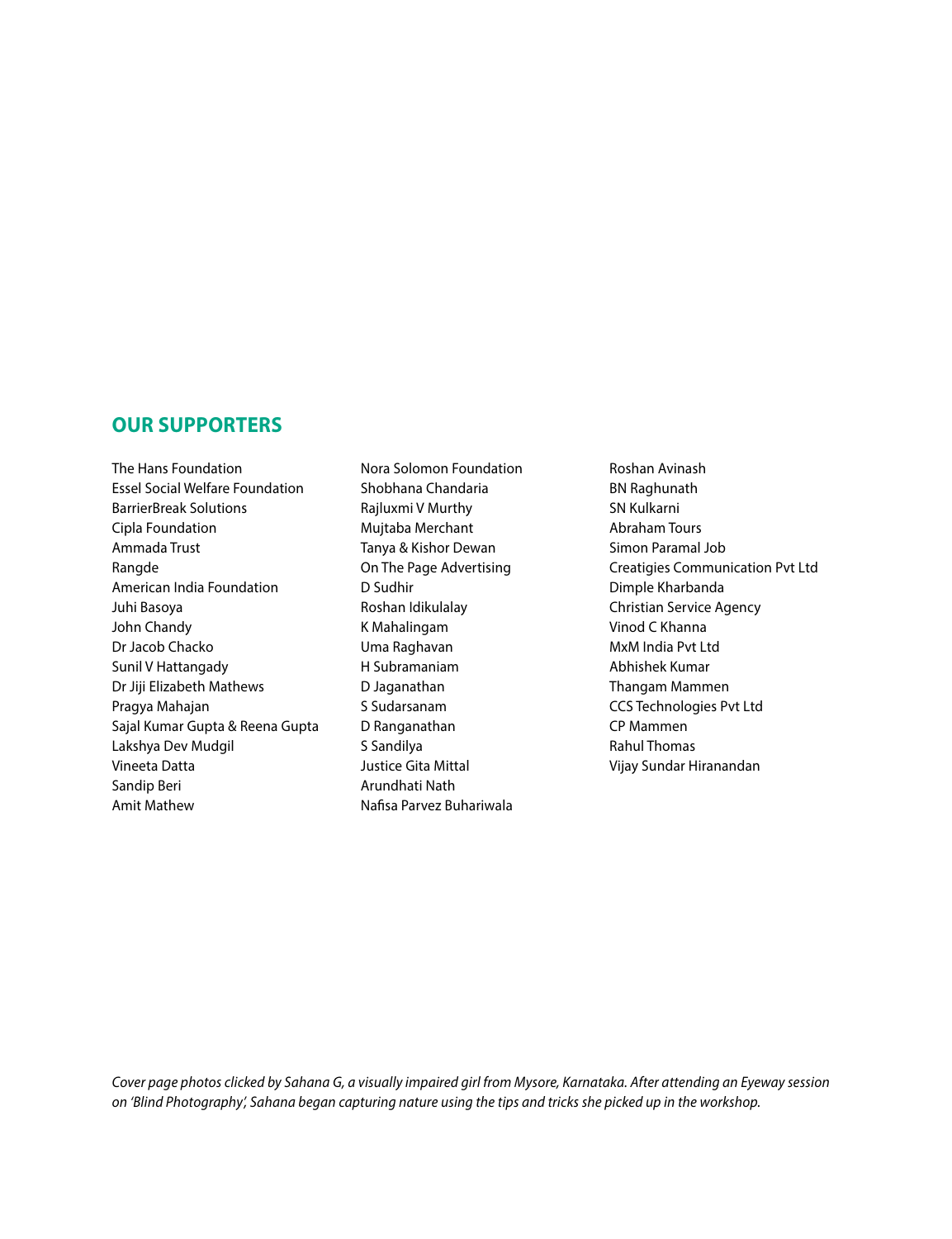# CEO'S STATEMENT



The pandemic, the lockdown, the COVID protocols and the funding restrictions totally altered the way we worked during the year. Like everybody else, we too switched to a work from home mode. Flexible hours, reduced salaries and online meetings became the order of the day. I must say the team rose to the challenge and were prepared to adapt.

Given that the Eyeway Helpdesk is largely technology driven, the shift to operating from home was not too difficult though the internet and telephone connectivity were bit of a challenge. COVID had a direct impact on the nature and volume of calls. People were struggling to survive. They were calling for rations, healthcare, travel and finance. Though the government was quick with their response, people had no information to begin with and there was a period of confusion. We bolstered our Helpdesk team with blind volunteers

to handle the increase in calls. We also setup a WhatsApp group to share the requirements of the callers. The volunteers then activated their networks and over a period of three months sustained a process that connected people who needed help with groups who could support them. It was truly amazing to see the way citizens put up their hands and came forward to help.

Alongside the Eyeway Helpdesk, we do a number of knowledge-sharing activities. Much of it is face to face interactions with various blind and sighted stakeholders. The lockdown meant a complete shutdown in this area of our work. But then Zoom came to our rescue. We were able to launch Eyeway Encounters, a weekly event that helped us connect with hundreds of blind and visually impaired persons across the country, with a wide variety of knowledge sharing sessions. Zoom also gave us the opportunity to engage with various student groups, corporates and a few international audiences with awareness and sensitization events.

The work from home scenario also gave us the opportunity to explore fresh communication tools such as podcasts. In October 2020, we launched Eyeway Conversations, a podcast series, in which I spoke to individuals connected with the domain regarding their lives, work and passions. We have been consistently publishing three episodes a month. It is said that difficult situations throw up challenges but they also offer great opportunities.

On September 29, the government announced their new FCRA rules which was a huge setback. Our biggest funding partner had to pull out and we were sent on a tail spin. We had to dig deep to survive. The team rallied and a few friends of the organization came forward to help.

The year 2020-21 was indeed a difficult year. We did struggle. Technology, innovations and the network of friends, together with our commitment and belief in our vision, helped us sustain ourselves with dignity and pride. Perhaps the worst is behind us.

#### George Abraham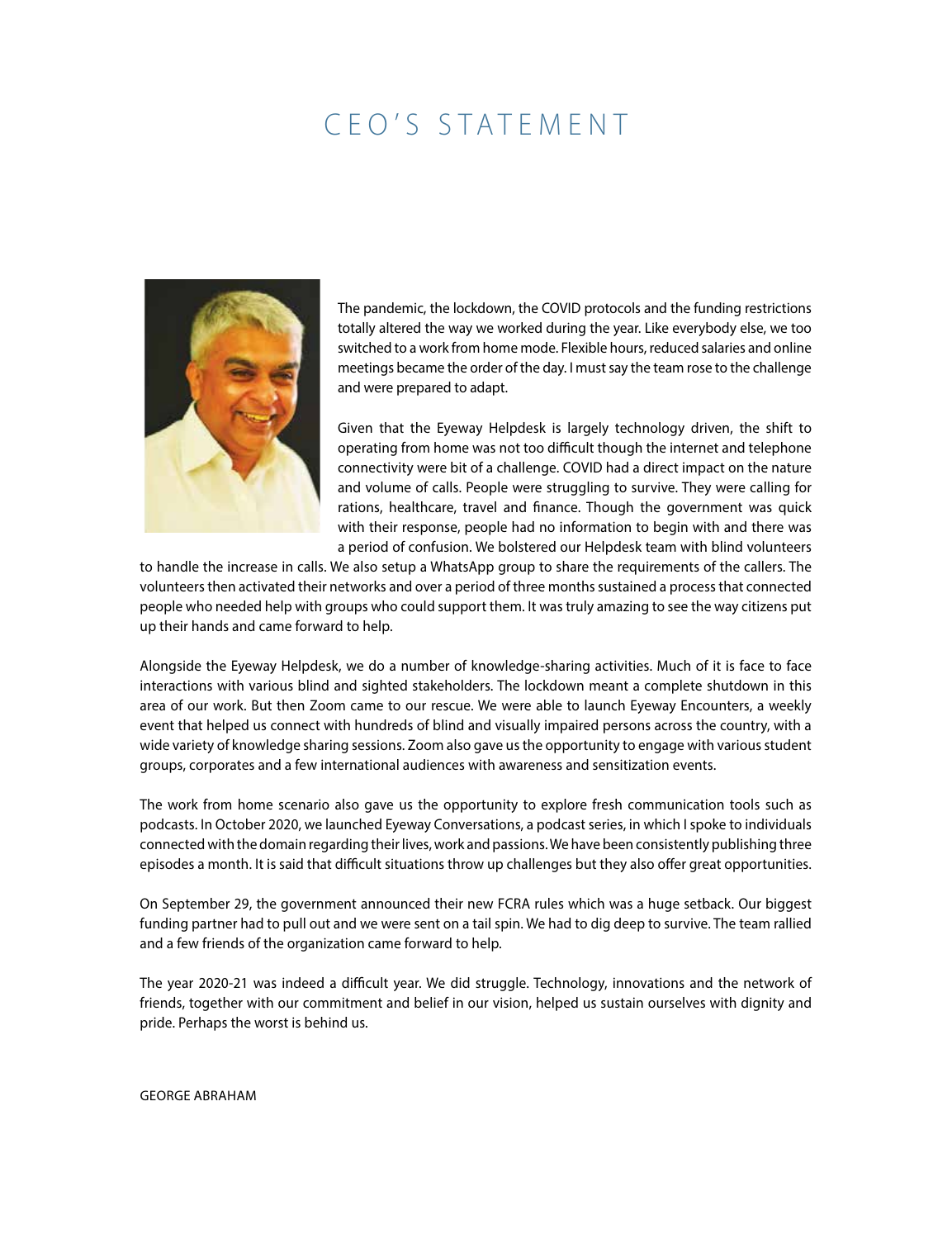# OUR PHILO S OPHY

### **VISION BACKGROUND**

People with visual impairment are usually treated with pity and charity. Their ability and potential are not fully recognised. The focus is on limitations and not on possibilities. Consequently, they are often marginalized, ill informed, and not stimulated to explore their potential

## **MOTTO**

**S**pace for all **C**ontribution by all **O**pportunity for all **R**ecognition for all **E**quality for all with dignity

### **Mission Statement**

To realise personal independence, economic self reliance, and social inclusion for all visually impaired people in India.

### **Vision Statement**

It is the vision of Score Foundation that people with visual impairment be regarded as full fledged members of family, community, and society.

# **Beliefs**

- $\cdot$  The problem is not with the eye; it's with the mind
- Disability is God given, but handicap is man-made
- Knowledge has the power to change lives
- Blind and visually impaired people are a part of the human resource of the country. The need is to invest in them rather than merely providing for them

### **Overall objectives**

- To inform, inspire, and empower all people with visual impairment.
- To realise equal rights, responsibilities, and opportunities for people with visual impairment.

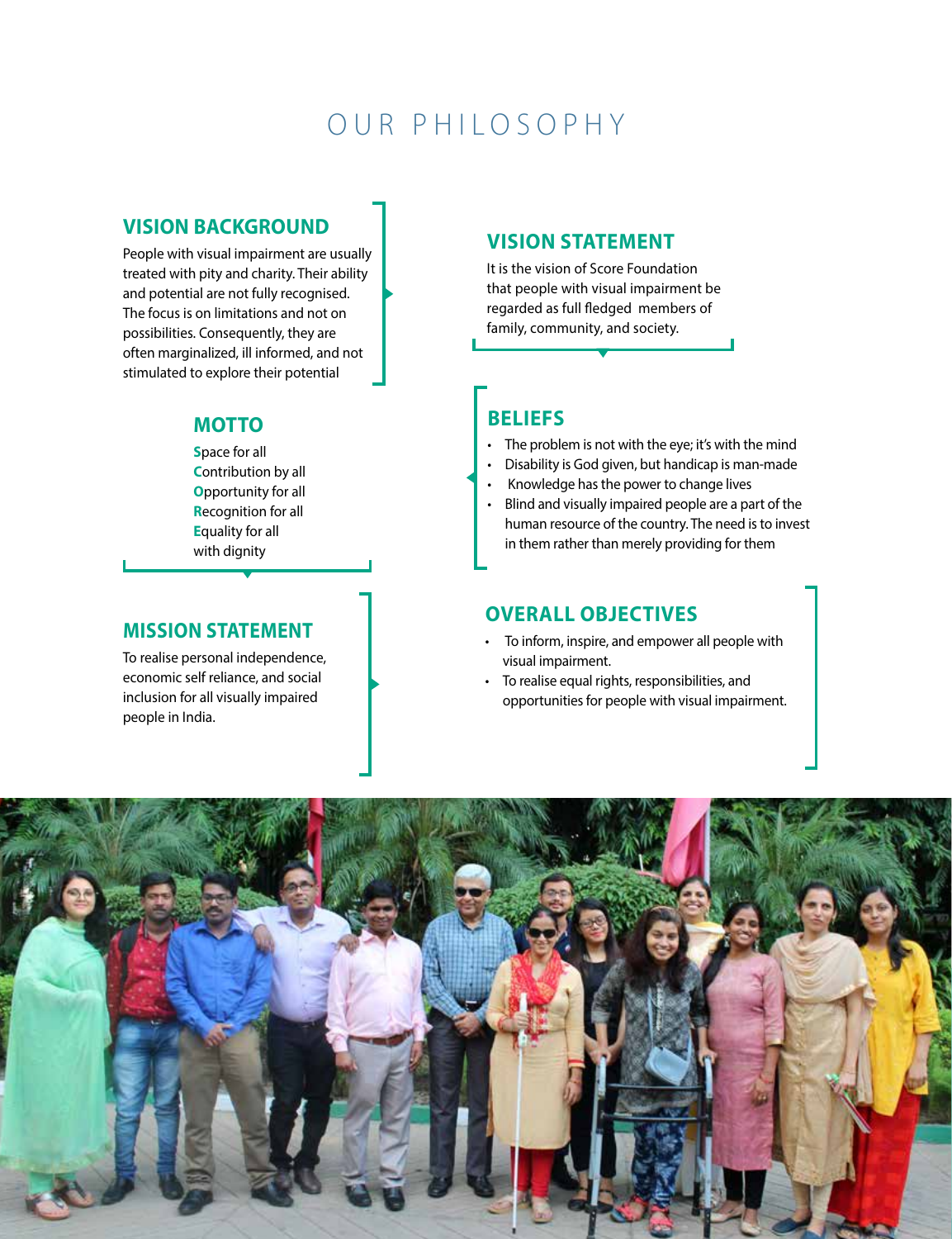# STRENGTHENING THE EYEWAY NETWORK TO IMPACT LIVES

Eyeway was launched with the prime objective of empowering persons with low vision and blindness via sharing information, counselling them on possibilities and potential of life with blindness as well as advocating for their equal rights. We continue to work hard towards strengthening our network of NGOs so that every blind person in this country has easy access to solutions and services.

In the past few years, and more so in the pandemic year, we have faced a consistent challenge with seeking new partnerships and organizations driving the project independently in their respective locations. Victoria Memorial School for the Blind, Little Flower Hospital and Enable India have been independently operating the helpdesk in Maharashtra, Kerala and Karnataka respectively. As for the NGO partners in Delhi, Kashmir and Punjab, they faced additional challenge due to funding and human resource crunch in 2020, leading to negligent or nil operations.

Our long-term objective remains the same. Adding new partners and transferring ownership, so that decentralised operations help a larger local blind population. With each new partner, our capacity to respond to issues facing blind citizens in the respective location and language increases.

We would like to acknowledge our funding partners, The Hans Foundation, ESSEL Foundation, Cipla Foundation and BarrierBreak Solutions, who have helped us translate our vision into reality.

#### **Garnering support through crowdfunding**

Score Foundation participated in the virtual Airtel Delhi Half Marathon scheduled from 25th to 29th November, 2020 to raise funds (INR 10,00,000) for Project Eyeway. An online campaign was launched across social media channels, encouraging people to donate towards our cause. Our long-time supporter, Rajender Sud volunteered and raised INR 2.5 lakhs to support the cause.

We would like to thank all our supporters and donors for their valuable contribution.

## **HELP US TURN OUR VISION INTO REALITY**

We need your support to continue making strides towards changing mindsets. If you think our work is relevant, please consider supporting us. To contribute online, please visit Score Foundation's page on Rang De: **http://www.rangde.org/scorefoundation** where you can donate via credit card, debit card or bank transfer. If you would like to give to us, but prefer not to use online methods, please visit the Score Foundation website, **www.scorefoundation.org.in** for details on the same. All donations are exempt from Income Tax under section 80G of the IT Act.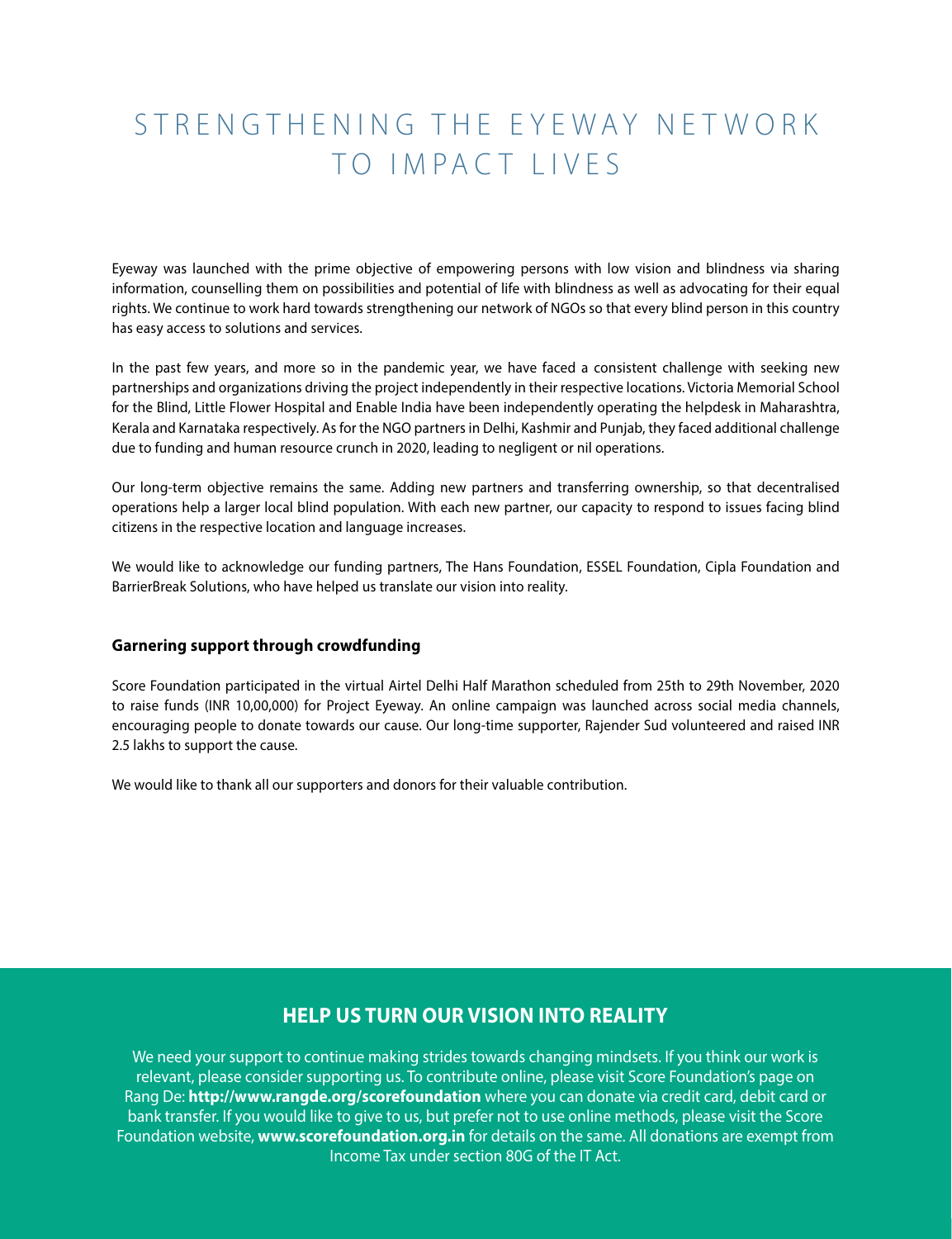# PAVING WAY FOR A BETTER TOMORROW: EYEWAY NATIONAL HELPDESK

Since its transition into a national toll-free helpline in December 2015, Eyeway Helpdesk has transformed thousands of lives through our regular interaction and close counselling with callers. Our call flow has seen a consistent rise in numbers with Helpdesk counsellors across locations answering around 1200 calls in a month. However, due to the pandemic, the Helpdesk team couldn't respond and resolve cases at the same rate. The past one year recorded a total of **6921** calls from all over India.





#### **Covid distress calls on Eyeway Helpdesk**

The lockdown made things worse for persons with disabilities. Their limitations in terms of mobility and their weak financial status left several thousands in distress. Eyeway decided to garner support for those in need with the help of NGOs, volunteers and individual donors. We also opened up our national helpline to persons with other disabilities apart from vision impairment.

Our team mobilized rations, donations, medical supplies etc. for several callers, especially those stuck in worsehit Maharashtra. We also got volunteers (some of them visually impaired) to take calls in West Bengal, Tamil Nadu, Chhattisgarh, Rajasthan, Uttar Pradesh and other parts of India where we don't have a functional Eyeway center. Many people contacted us for help, leaving the Eyeway team overwhelmed and unable to cater to their needs entirely. As lockdown rules eased, regular call issues began to resurface. But we still have many callers seeking financial help to pay for rent, household expenses and food as they have lost their means of livelihood to Covid-19.

Below are some stories that highlight the challenges faced by this vulnerable section, and how several individuals stepped up to help them.

#### **Covid 19 stories from the ground**

Unemployed during the lockdown, visually impaired **Rohit** struggled to pay rent and arrange food for his wife and new born. He pleaded with his landlord to make an exception for a few months but the house owner was indifferent and insensitive to their issues.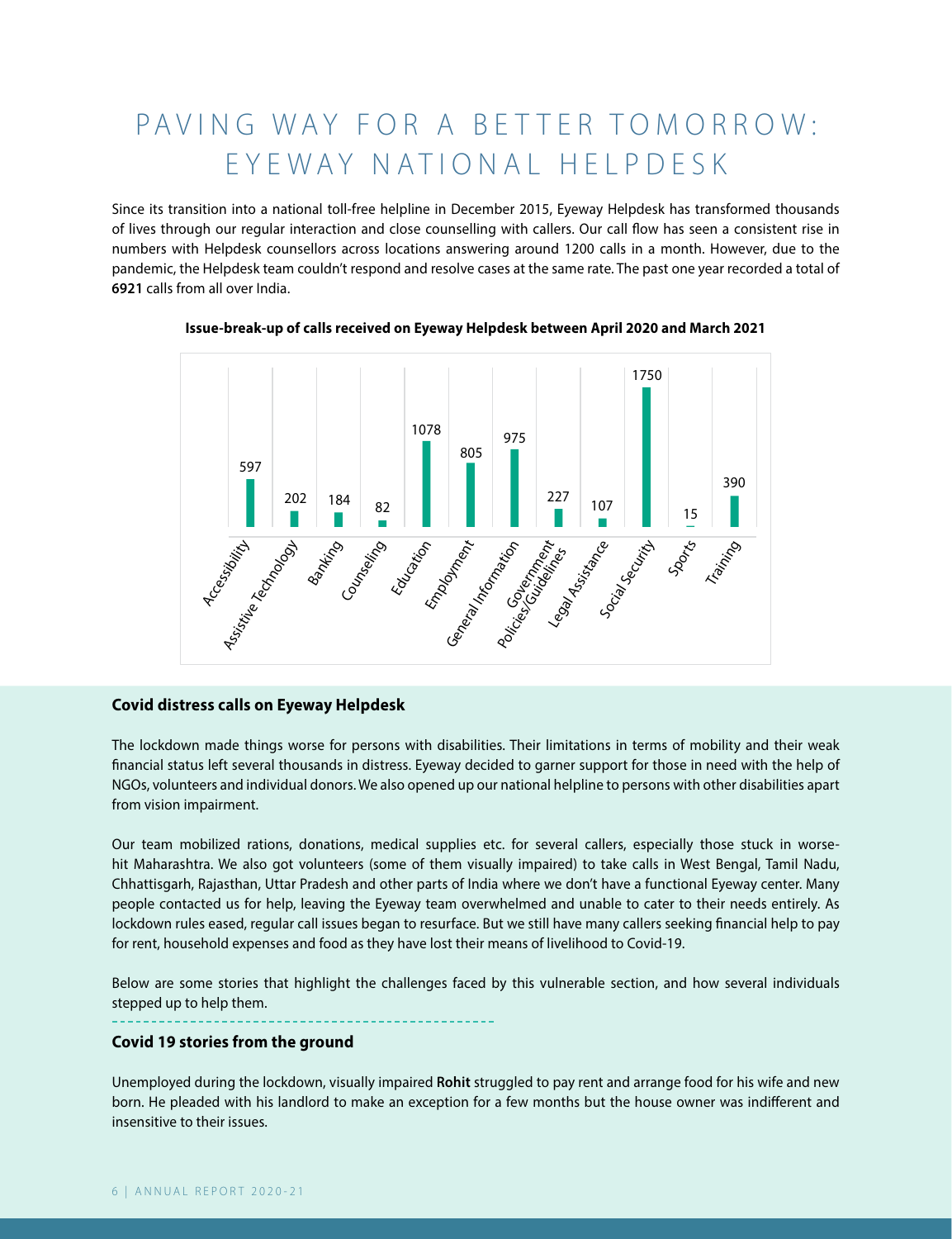With the aim of extracting a mere sum of Rs 1500, he harassed the couple by sending some men who stared and hooted at the wife as she breastfed her baby. As if the verbal assaults were not enough, the landlord took away their child to harass them further. The couple looked everywhere, driving themselves crazy. And four hours later, just like that the baby was handed back.

It's appalling to think how another human can take advantage of someone's physical and financial vulnerability to the extent of even disrespecting their parental custody.

Filled with panic, Rohit fled his premises and sought shelter with a friend. Eyeway arranged for help through donors and volunteers for delivering food supplies to the family.

**Dhirender Chauhan** and his wife are a blind couple who were visiting their relatives in Jabalpur when the nationwide lockdown was announced. With restrictions on mobility and little cash in hand, the family was caught in a helpless situation. Dhirender called the Eyeway helpline seeking support with ration and some nutritional food supplies for his pregnant wife.

Our team immediately reached out to local resources for help. Fortunately, swift response came through and ration for the family and nutritious supplies for the expecting mother were arranged. Some donors were also reached to ensure the safe birth of their child.

**Two hostels** housing **40 blind boys** and girls in Pune were suddenly caught unprepared for the nationwide lockdown. Their major source of income was an orchestra of blind children that performed round the year.

The hostel administration ran out of money and everyday essentials. When they reached out to Eyeway for support, we immediately shared the information among our network, expecting a response. It was heart-warming to see many individuals and establishments come forward and offer support in cash and kind, that was immensely helpful for these hostels to provide for the blind children.

Amidst the Covid-19 crisis, Project Eyeway tried its best to reach out to persons with disabilities in need of everyday essentials across states. We are grateful to all the givers who showed compassion and empathy and joined us in our efforts.



**Pradeep Kumar** and his wife, both visually impaired, live in a rented house in Mumbai. He made a decent living as a masseur and also looked after his ailing mother-in-law. But the lockdown changed everything.

Pradeep made a desperate call to the Eyeway Helpdesk as he struggled to provide even one basic meal to his family. He also told our counselor how his mother-in-law had fractured her leg and was confined to bed.

With the help of an individual donor and a volunteer, Eyeway managed to deliver essential ration items and medicines to the family, offering some respite.

But taking his injured mother-in-law to the hospital was not an option in the crisis. Being blind, the couple relied heavily on physical touch and assistance from others to navigate around. Visiting a hospital would mean exposure to a potential virus-laden environment. And with the new social distancing guidelines, even fewer citizens would be willing to help visually impaired people navigate.

Pradeep's financial condition didn't allow him to seek treatment at a private hospital, and Government hospitals were overwhelmed with Covid19 patients.

There are apprehensions among the blind community to access medical care, among other essential services, as the fear of contracting coronavirus looms large.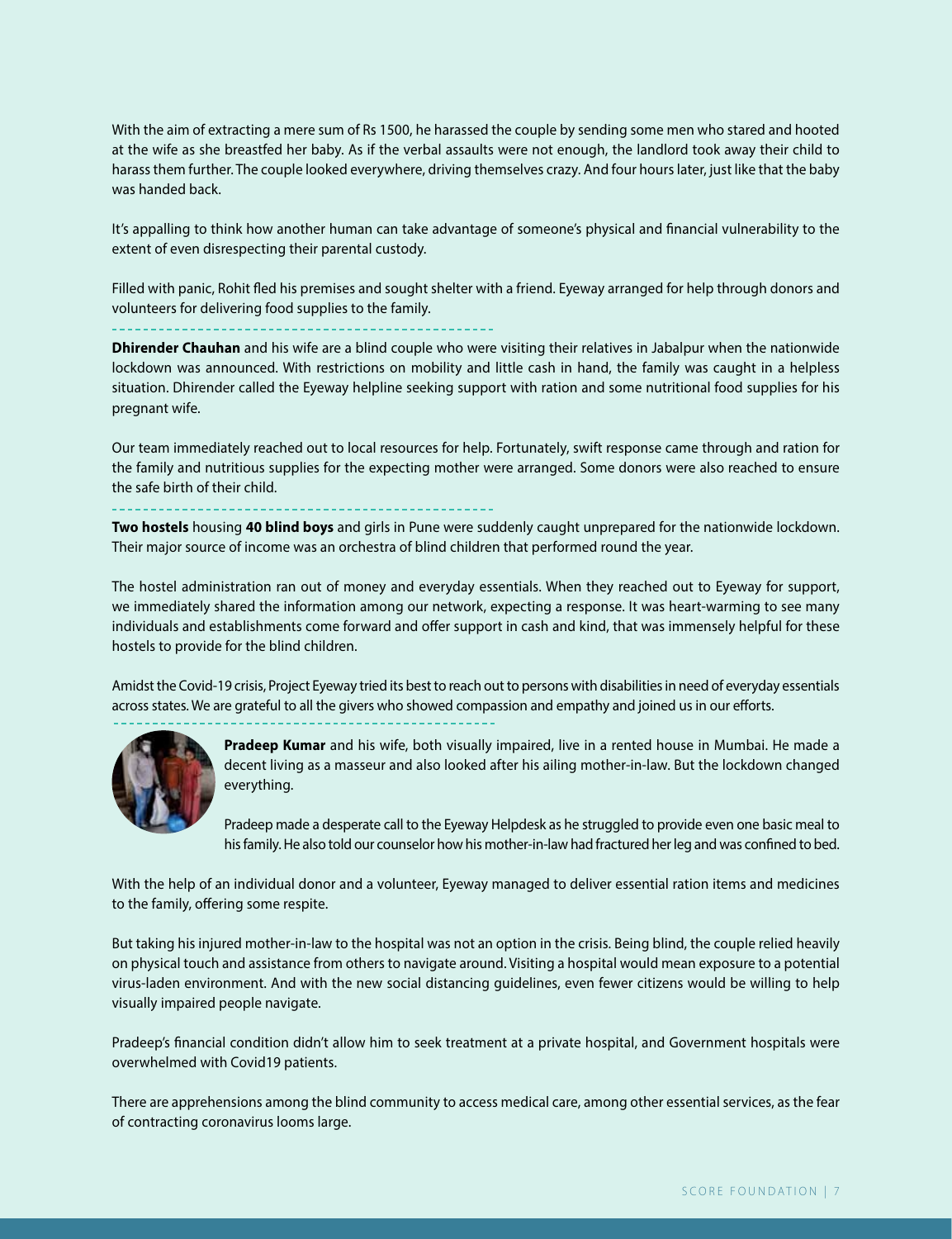# CREATING IMPACT THROUGH A COLLECTIVE PLATFORM FOR ADVOCACY

Eyeway consistently responds to queries pertaining to banking issues, scribes, disability certificates, assistive technology, education, career options etc. These resonate the larger issues faced by the visually impaired citizens of the country. Authorities like Banks, Government Offices, Schools and Colleges seem to be unaware of the provisions and rules of the law that allow blind people to participate on an equal footing with their able counterparts. In continuing to operate with their limited knowledge and personal bias, they tend to deny people with visual impairment their due right to independence and dignity. Eyeway continually strives to bridge this gap through knowledge-sharing and advocacy.

Eyeway has actively taken up issues facing the community and advocated for their rights through communication campaigns, official complaints, necessary follow ups and even legal course where required. Our CEO was a court appointed expert on the matter of inaccessibility of new currency notes post demonetization. In November 2019, George Abraham also filed a case in the Delhi High Court on behalf of the entire visually impaired community, to point out the lack of access to certain key financial services. In a hearing on this matter in July 2020, Reserve Bank of India representatives pointed towards the guidelines that are issued to all banks and other agencies but our lawyers emphasized on the lack of implementation of these rules. Our intent is to get the government body to take equal responsibility of making the concerned officials, developers, agencies etc. aware and accountable both.

As a network, Eyeway can take up cases and launch collective campaigns with a view to impact policy. Here's a glimpse into some of the lives we touched in the past year.

#### **Making Inclusion a Reality**



Sachin Porwal suffered sight loss when he was studying in Class 6 in Udaipur, Rajasthan. He was forced to leave his school as the teachers didn't know how to accommodate a blind student. Sachin's parents tried hard to secure admission elsewhere but most schools declined given the boy's impairment.

He studied in a special school for the blind up till Class 10, but aspired for quality education in an inclusive setup. The family once again approached a mainstream school citing Rights of Persons

with Disabilities Act 2016 which mandates schools to reserve seats and bars them from discriminating on grounds of disability. The school administration was apprehensive as to how a blind student could move independently between classes or eat on his own, let alone cope with his sighted peers.

Eyeway contacted a local disability rights group to intervene and advocate on behalf of Sachin. An official complaint was filed, following which the State Commissioner for Persons with Disabilities directed the school to grant admission.

Elated with this victory, the 17-year-old decided to address the school's concerns. He demonstrated the use of a laptop equipped with screen reading software and a DAISY player which enabled him to read and write on his own. For his benefit, he requested the teachers to read out whatever they wrote on the board.

#### **Focusing on the Haves instead of Have-Nots**

Kush Verma was born blind to an affluent family in Ahmedabad, Gujarat. Till the age of ten, Kush sat idle at home while his sighted brother went to school. On a friend's suggestion, he was finally enrolled in a special institute where he progressed, picking up braille and mobility skills.



Gradually he started aspiring for more. Intrigued by technology, he applied for a Bachelors in Computer Applications in Jaipur University. But his parents didn't allow him to travel out of the state. Crippled with their over-protectiveness and limited knowledge, they coerced Kush to compromise on his career choice.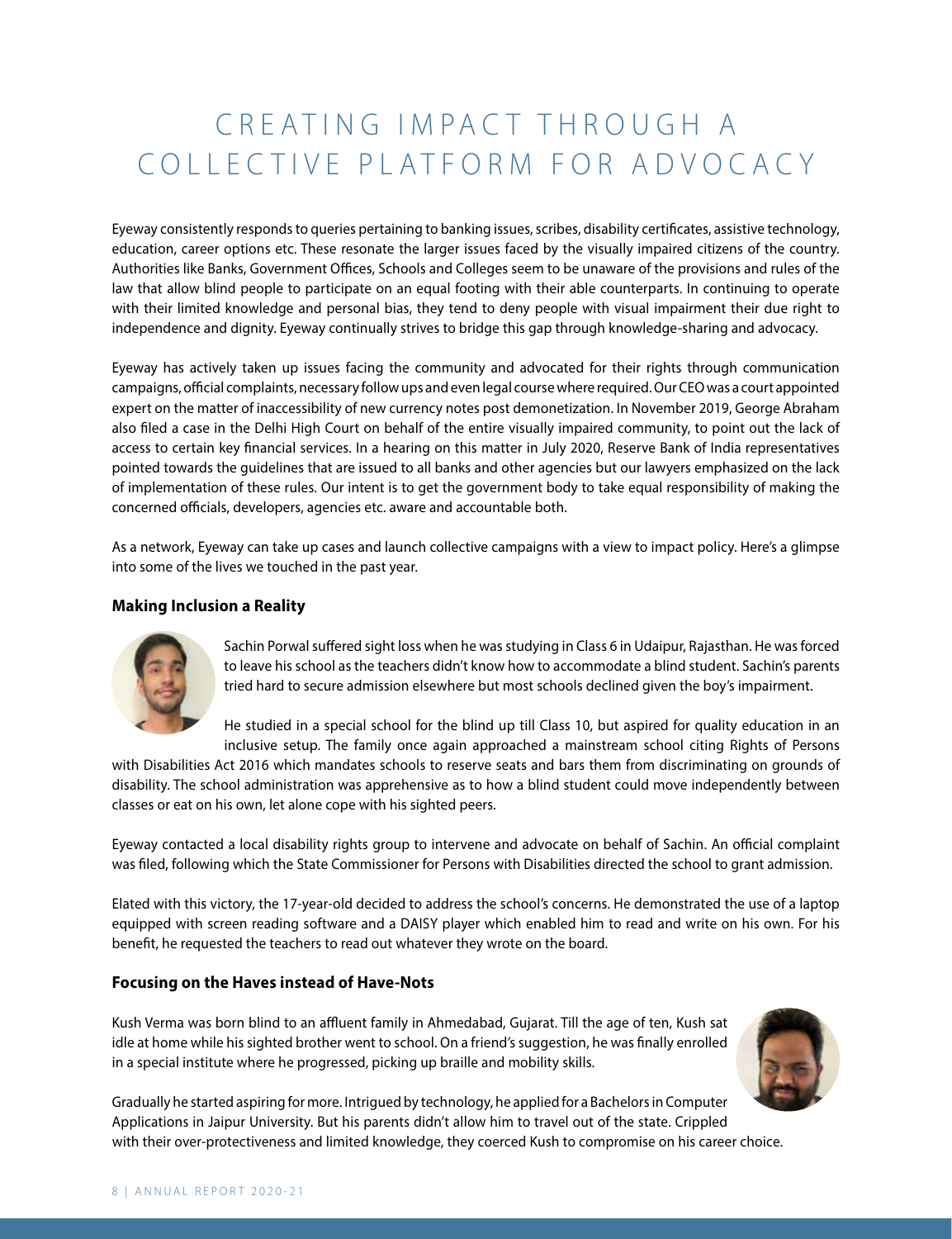He complied, admitting into a BA course nearby. But he was unhappy. When he reached out to Eyeway, our counselor advised him a middle path until the parents could be convinced to let Kush make his own decisions.

He was initiated into an Accessibility Testing programme at Technical Training Institute in Pune. Since the first nine months of the course would be conducted online, it gave Eyeway some time to counsel the family to send Kush away for the three months practical training on the campus.

Interactions with the visually impaired counselor who shared accounts of other successful blind people brought about a subtle change in their parenting approach, helping them shift focus from Kush's blindness to his interests and abilities.

#### **Ignorance is not always bliss**



Zainab Madarwala is a visually impaired girl from Patna, Bihar. A first-year law student, this wasn't her preferred choice of subject. She had happily enrolled for a degree in Commerce but vision loss due to Retinitis Pigmentosa, mid-way into the course changed everything. Barely managing to complete graduation, she was discouraged by her teachers to pursue technical subjects like mathematics and accounting in her Masters. She reluctantly enrolled for an MA in English from Indira Gandhi National Open University (IGNOU).

Sight loss meant that she was now entirely dependent on friends and family to read out study material to her. Despite a helpful support system, Zainab felt burdened and yearned to function independently. Luckily, she heard about Eyeway while listening to a YouTube video. This rekindled her hopes and she called the helpline to seek advice. Our Helpdesk counsellor connected Zainab with trainers who could help her learn computers using screen reading software. Eyeway also apprised her of various assistive apps like Kibo, that can read and translate printed/handwritten/digital text across 100+ languages in real-time via audio. The counsellor also introduced her to blind academicians for guidance on potential career choices.

She is on her way to rediscover the confident person that she was.

#### **Showing the path to self-reliance**

Loshya Dicoth, a resident of Kadukutty village in Thrissur district of Kerala, is a person with low vision. For 35 years, she struggled with all aspects of daily living. Somehow, she managed to complete her education and get a specialized training in accounting, with the hope of getting a job. But deteriorating vision didn't help much with her independent dreams. She was married off to a person employed as a driver in a gas agency, and they have a daughter studying in Class V.



In the last five years, Loshya began to lose her eyesight rapidly, so she consulted a doctor at the Little Flower Hospital in Kochi. She was advised to use low vision aids like magnifying glass. At the hospital she also met with the Eyeway Helpdesk counselor. Their conversation started with a simple question on availing disability pension to ease her financial woes. But recognizing her potential, the counselor decided to motivate and help her achieve more.

Loshya was introduced to assistive technology like screen readers to access computers and her smartphone. As she learned the new ways of functioning, the counselor helped her enrol on the employment exchange for possible job opportunities. She landed two interviews for field jobs which weren't too viable given her impairment. Next, she was guided to prepare for competitive exams that would make her eligible for government jobs. Given her accounting and commerce background, she applied for a Probationary Officer's post with the State Bank of India.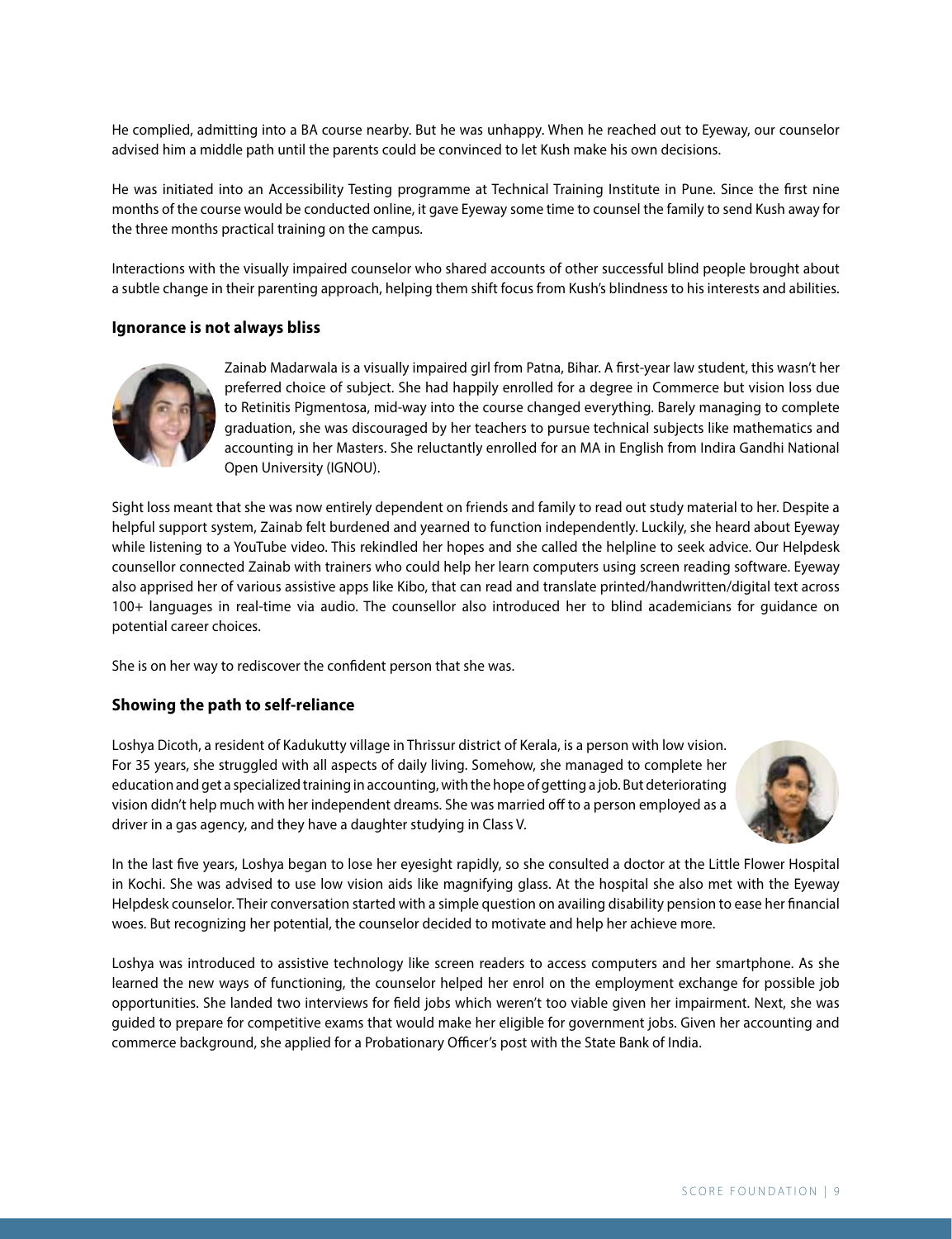#### **Advocating for his rights**

Pranjal Patil took over as Sub-Collector of Thiruvanthapuram in 2019, becoming the country's first blind woman IAS officer. 25-year-old Beno Zephine from Chennai was the first blind person to be inducted into the Indian Foreign Service. Over the years, persons with vision impairment have actively served and made a mark in the civil services.

Tinku Singh from Delhi is a young IAS aspirant who planned to appear for the Union Public Service Commission (UPSC) exam in 2020. Despite losing his eye sight due to retinal damage, Tinku finished school education via distance learning. Focused on aiming high and achieving the best, he topped his class in college.



In February 2020, Tinku filed his UPSC application, along with a request to allow for a scribe. His elder sister volunteered to assist him with the test scheduled in May 2020. But the sudden outbreak of coronavirus pushed the exams to October and Tinku's sister was advised bed rest following an unplanned pregnancy.

When he approached the examination body with an application for change in scribe, the officials simply turned him down. Eyeway's advocacy team immediately took up the matter, citing guidelines issued by the Ministry of Social Justice and Empowerment, which mandate flexibility in cases of emergency.

Both Tinku and Eyeway pursued the authorities, highlighting the impact of such outright denial of rights on a 21-yearold's future. The request was finally accommodated and another scribe was provided by the examination office. Tinku successfully appeared for the preliminary exam.

It's unfortunate that several officials exhibit a total lack of awareness of the existing provisions put in place by the government they swear to serve. Thousands of visually impaired people fall prey to the system, failing to find an agency to advocate on their behalf. Eyeway works hard to bridge the gap between the written word and its implementation on ground..

#### **Unkept promises**

Responding to COVID-19 pandemic, the Government of India announced many welfare measures for persons with disabilities. Three months' advance pension and ex-gratia of rupees 1000 under National Social Assistance Program (NSAP) were two such highlights on paper. However, in Karnataka, the concerned authorities did little to implement the relief promised.

Our Eyeway Helpdesk in the state is a testimony to distress callers who are at their wits end. Not having received a single penny, even from their usual pension amount in months, their survival is at risk.

The tipping point for visually impaired **Riyaz Khan**, a Class 10 student from Gulbarga, came when he didn't have money to pay the promised fee for his scribe who helped write his board exams. Timely support from Eyeway pulled him out of that financial trouble. Following that, he frequently visited the Tehsildar's office seeking intervention but so far there has been no positive development.

**Anand**, a visually impaired petty shop owner from Belgaum suffered severe business losses due to the pandemic. He was leaning on his disability pension to get him through this tough time. He was shattered when he did not receive the pension amount even after eight months. With Eyeway's guidance, he contacted the Tehsildar and his pending amount for the last 3 months was released.

Similarly, Eyeway also managed to facilitate 3 months' pension for **Hussain**, a Class 10 student from Raichur, through the area's Tehsildar. He had been waiting for 8 months to buy study material from the pension amount that never came.

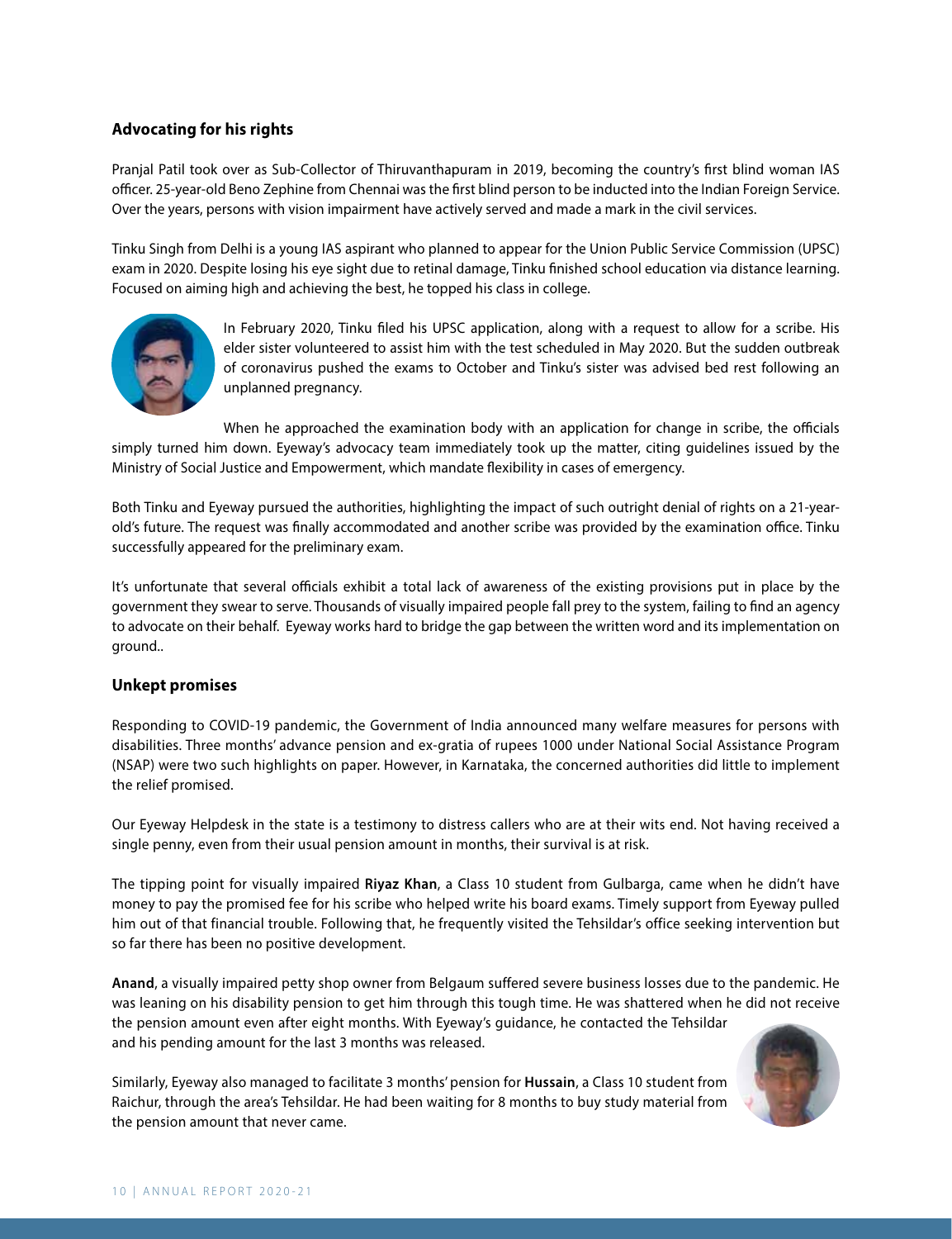The irony is that although Disability Pension in Karnataka is a paltry sum of 1400 rupees, scores of people have been deprived of it since the onset of Covid-19. At a time when the vulnerable population is dependent on supportive measures, the government seems to know little about the on-ground state of affairs.

# **TRAINING AND CAPACITY BUILDING**

To ensure consistency across the board in our response to the callers, we conduct training and capacity building sessions through the year for our counsellors. In the past year we couldn't conduct upskilling and monitoring exercises physically, following the lockdown and travel advisory. However, we carried out online sessions with our counsellors and partners, keeping a close tab on the progress and activities.

We had an All Counsellors'Training session via Zoom with an external trainer, on July 3, 2020.

## **REACHING OUT**

With our objective of inspiring and empowering persons with vision impairment, we curate information that can be used to raise awareness within the blind population as well as sensitize civil society at large. Our communication is targeted towards all our stakeholders which include, blind people, their family and friends; ophthalmologists and rehabilitation professionals; mass media; the judiciary; students, government and civil society.

The Eyeway network acts as a collective communications platform to disseminate information through multiple channels. Apart from using our helpline to share relevant information with our beneficiaries, we engage with stakeholders through events, workshops, forums etc. We also engage with the larger society through periodic articles published on digital media to alter their mindsets and expand their imagination.

*All outreach activities in the said financial year were conducted online due to the pandemic.*

# **Eyeway Talent campaign**

Amid all the fear and uncertainty due to the Coronavirus outbreak, we initiated a talent hunt, inviting entries from visually impaired people across India. We received an overwhelming response in the form of art, poetry, mimicry, writings and musical pieces of work. Eyeway shared these on its social media pages and showcased all video entries on the YouTube channel. These not only helped spread cheer but also apprised our audience of the potential of visually impaired people.



## **Eyeway Encounters**

Since travel and physical gathering became taboo in the pandemic times, we could not conduct offline sessions to empower persons with vision impairment. Instead we moved to the online medium of interaction, launching weekly sessions on Zoom where blind people were invited to listen and interact with experts from different domains.

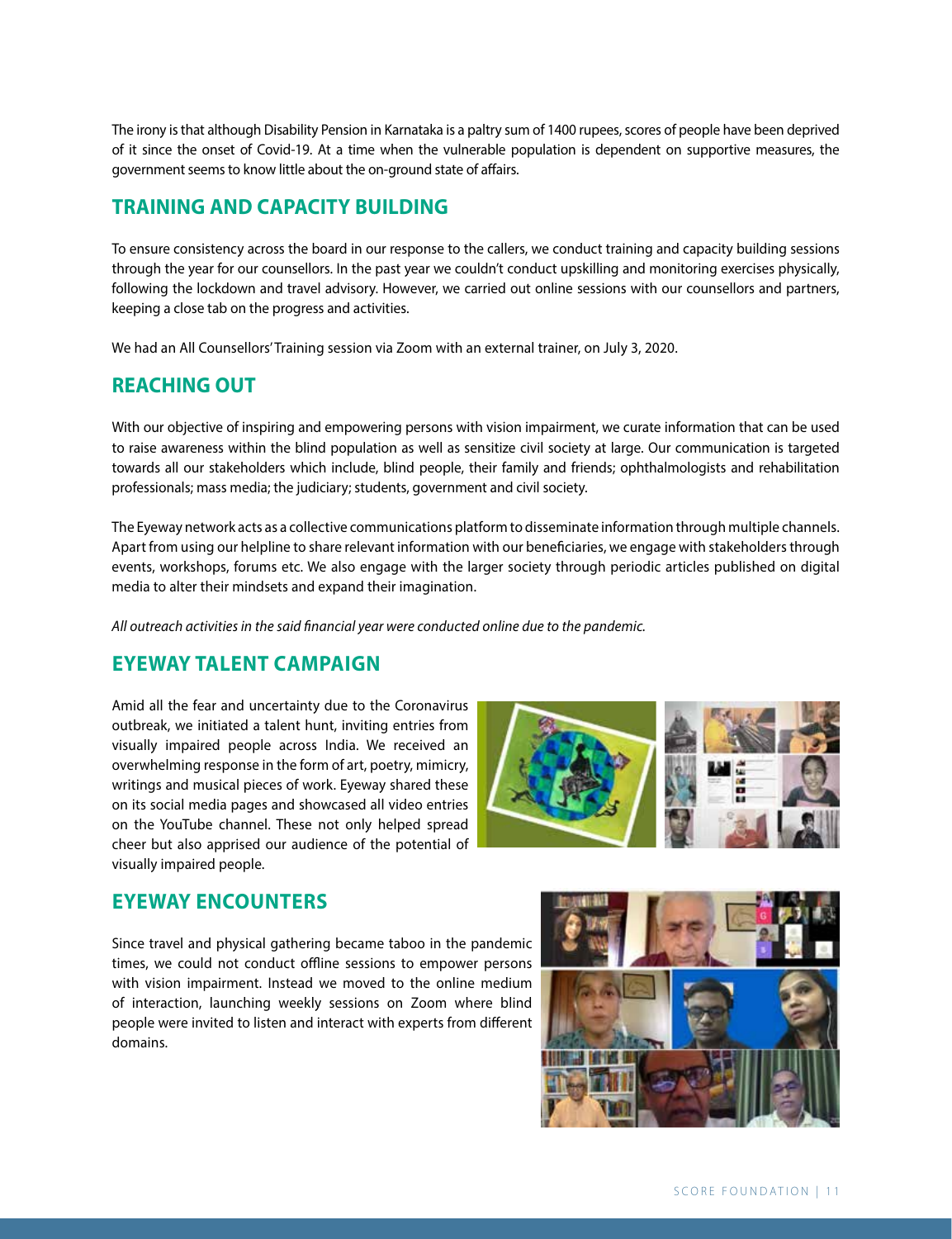From workshops on storytelling by Ameen Haque and theatre by Sumit Lai Roy, to the journey of journalism, cricket and more with Rajdeep Sardesai and Ramchandra Guha. From useful sessions on travel, technology, parenting, advocacy, sporting and cooking, to awe-inspiring recital by the stars of Indian cinema, Naseeruddin Shah and Ratna Pathak Shah.

The Eyeway Encounters weekly sessions were packed with information, creative content, insightful discussions and a curious audience. The attendance ranged from 35 to 100 participants per session, along with an equal number watching it live on Facebook.

Topics like cooking, parenting, traveling, reading and using assistive technology for effective engagement in employment, education and social settings, proved extremely useful for the visually impaired people. A lot of them were students, seeking an independent future. They were motivated to try out new ways, interests, technology and interact with a wider pool of people around them. Eyeway invited RJs, activists, entrepreneurs and other professionals to engage with the participants.

Feedback was collected from participants after every session. We received a great response, with around **2000** attendees in the past year. The session recordings were also circulated to more than **4000** people who watched the videos on our YouTube channel.

# **Articles in mainstream digital platforms**

Score team consistently wrote about the challenges faced by blind people and the larger disabled community during the past year. We raised pertinent issues on digital media pertaining to livelihood, social distancing, education, employment, lack of empathy and technology support and so on.

COVID-19 Lockdown Has Made Life

livelihood and lack of access to relief have pushed large

Serious mobility challenges resulting in loss of

sections of people with vision impairment further

**Harsher For The Blind** 

towards marginalisation.

#### A Powerful Vision Poorly Executed!



. gancerag 10)<br>Pri Kilium viki 10ys. boo

## **Eyeway Conversations**





've been writing this column for a little over it pointies dow I have attempted to state facty. Willie of issues, identify gaps, highlight the ab

#### After COVID-19, Open Book Exam Emerges as the Latest Challenge for the Blind

Delhi University's decision to conduct an online Open<br>Book Examination has left the visually impaired stodents grappling with issues beyond their rontrol - so much so that several of the 350 final year students. might have to forge the ex

In October 2020, we launched a fortnightly podcast called Eyeway Conversations in which George Abraham catches up with visually impaired people from across India and the world. Through the audio interviews, Eyeway aims to inform and inspire blind people and raise awareness among those who are sighted. Between October and March, we published accounts of six successful blind professionals working in different domains, including four women.

#### **Interviews**

CEO George Abraham featured on various media channels through the year, speaking about the organisation's work, Covid responsiveness and the pandemic perils for the blind population.

- Featured on a popular podcast series, 'Life Gone Wrong' with blind comedian Sundeep Rao.
- Featured in a news article on the pandemic blues faced by the disabled population in India, by Deutsche Welle News.



52 E168 George Abraham, Social Entrepreneur, Inspirational Speaker and a Dinability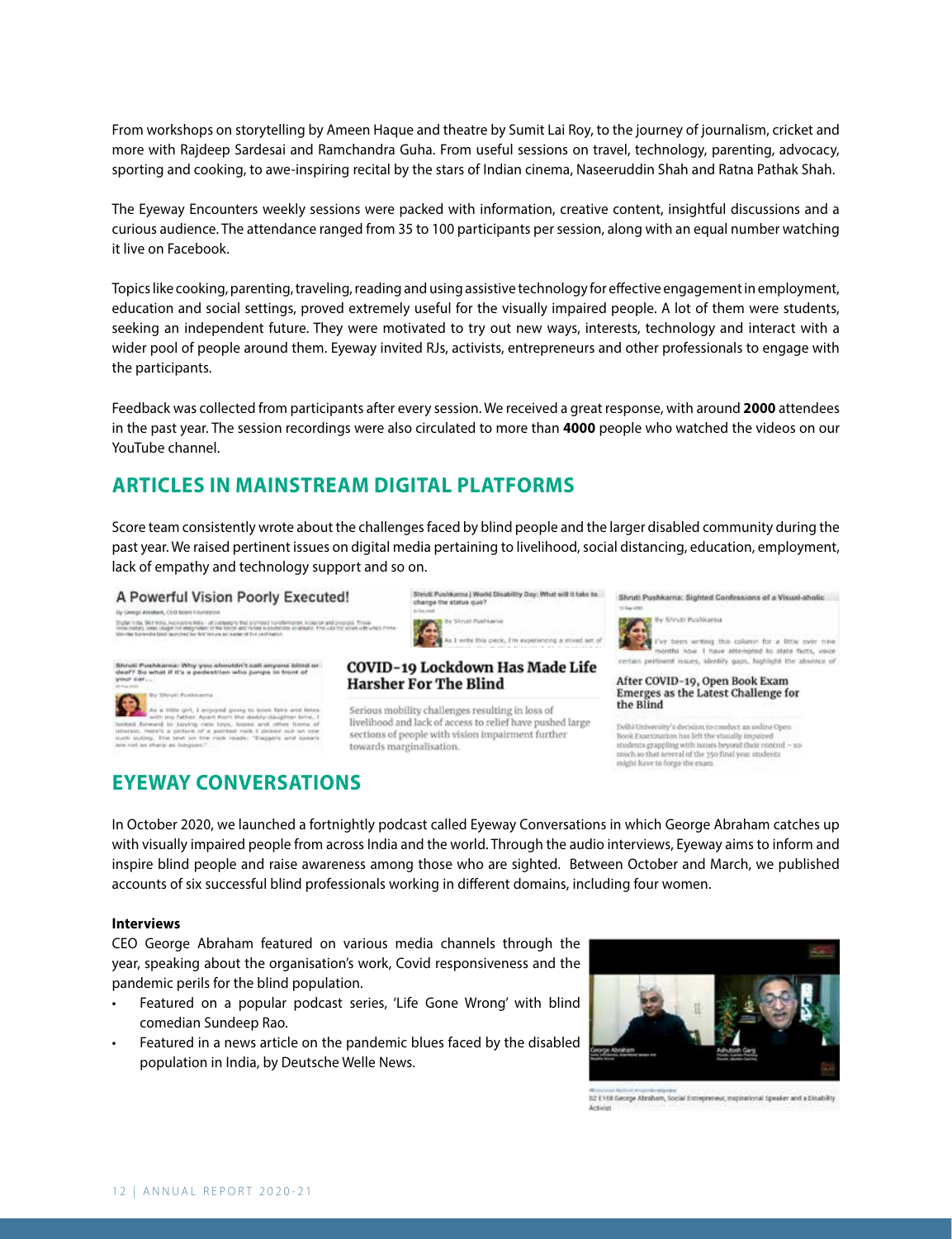- Interviewed for a famed podcast series, 'The Brand Called You', by Ashutosh Garg, where George spoke about his experiences, achievements and mantra to live a successful life despite vision impairment. He also spoke about his journey of starting the World Blind Cricket Council that led him to start Score Foundation.
- Appeared in a Deccan Herald podcast sharing Eyeway's response to the lockdown and the Covid-19 situation.
- Interviewed for a YouTube series, 'Lockdown Heroes', on the power of transforming lives and support being extended to the disabled community during Covid.
- • Appeared in a BBC news story on the aftermath of pandemic on persons with disabilities, and how non-profit organisations are dealing with the situation.

On World Braille Day, Director- Programmes and Communications, Shruti Pushkarna was interviewed by Medicircle.in, an online portal that covers latest trends in medical technology, innovative procedures, and advances in medical research. Shruti shared her views on the relevance of braille in Digital India and the challenges faced by blind and visually impaired people in their day to day functioning due to the inaccessible environment. She also emphasized on the use of technology as an empowering tool.

# **CEO'S ENGAGEMENTS**

#### **Engagement with religious groups**

Interacted with a group of 25 young priests of Marthoma Church in an online session, sensitizing them on the need for accessible infrastructure within churches to include all members of society. In another such session, George engaged with a group of clergy from Nagpur.

#### **Engagement with Corporates**

Engaged with 20 corporate executives in a session organised by Indic AI. As the group prepared themselves to become mentors to students with vision impairment, George Abraham helped them understand and focus on the potential of visually impaired people.

#### **Engagement with Youth and Teachers**

- On June 27, Helen Keller Day, George was invited by Vitaan, a Delhi based platform that functions as an interface between the PwDs (persons with disabilities) and non-PwDs for their seamless interaction in the spheres of education, arts, culture and sports etc. George spoke about challenges faced by blind students post pandemic, evident in the calls received on the Eyeway Helpdesk. He also emphasized on the need for technology solutions to create a level playing field in an increasingly digital world.
- Addressed a group of 20 faculty members on using the Covid crisis as an opportunity to introduce technology for equipping blind students to compete in a digital economy. In this session organised by Bookshare and Victoria Memorial School for the Blind, George urged the teachers to motivate students to shift from the traditional Braille/ print books to digitized modes of learning.
- Invited as a speaker for the webinar titled 'Learnings from a lived life' organized by Bookshare to address an audience of around 300 visually impaired people from India, Pakistan, Sri Lanka and Nepal. In the two-hour webinar, George shared his own experiences of living a life with blindness, speaking about his school and college years and the factors which drove him to achieve his goals.
- Featured in a webinar on 'Life should not stop because of disability', organised by disability elective students of National Institute of Social Development, Sri Lanka. Citing examples from his life to 25 students and faculty members, George said that parents, teachers and professionals should focus on developing abilities of the child which can help him or her to lead an independent life.



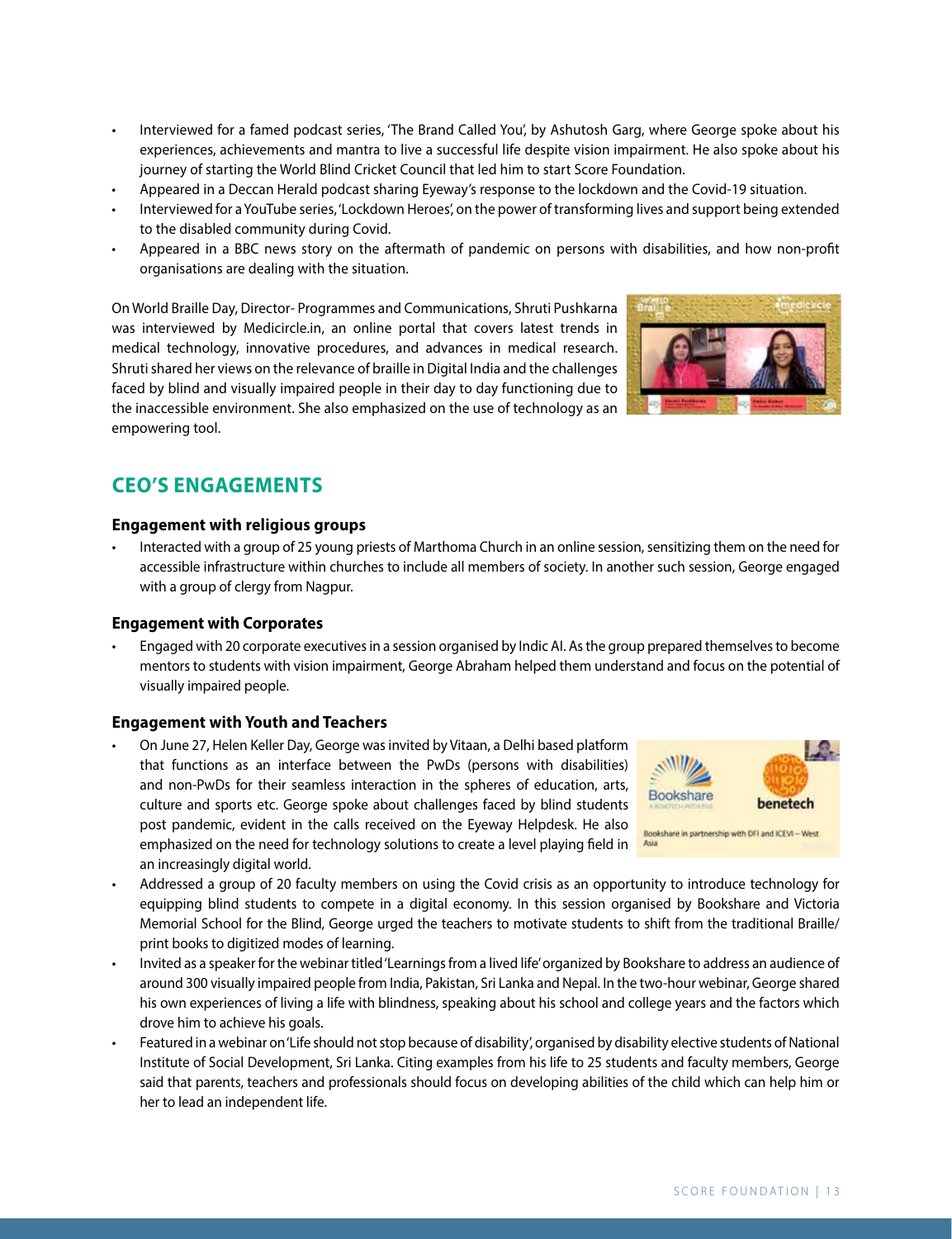- • Conducted a sensitization program for 300 students of Ashoka University, on life with blindness. George encouraged them to reach out to their fellow blind students, who have similar aspirations and seek long-lasting associations just like anyone else.
- Spoke at a webinar on empowering mentors of children with disabilities, including parents, special educators and school principals. Attended by around 100 students in India and parts of Asia, the session was hosted by S.D. Public School in collaboration with ASGS Dream Big Association and Rejoice Health Foundation.
- • Spoke at a virtual knowledge sharing session organized by Diksoochi for Persons with Disability (DPWD) aimed to inspire and motivate people with disabilities.
- Shruti Pushkarna and George Abraham respectively moderated two sessions of an online series on 'Post Pandemic Education for the Visually Impaired'. These were organized by Bookshare India in association with DFI and ICEVI. Representatives from various NGOs shared their organization's digital journey in the post Covid era and how they embraced the digital revolution in their day to day workflows.
- On International Day of Persons with Disabilities, George was invited by the Sido Kanhu Murmu University in Dumka, Jharkhand to speak on the inclusion of persons with disabilities in higher education. He stressed on the need for universities to become accessible and inclusive for students with disabilities. He also encouraged the staff to be sensitive towards the needs of their disabled students and provide access to study material.

#### **Awareness Campaign**

To commemorate the Blindness Awareness Month, Project Eyeway launched a campaign throughout October, across social media handles, to raise awareness on issues related to vision impairment as well as sensitize people on possibilities of living life with blindness. need to empower them to become part of the human resource of the country.

#### **Workshops**

- Facilitated by Sightsavers, George conducted a workshop on 'Effective Communication skills for Advocacy', for Disabled Persons Organisations in Rajasthan, Orissa, Jharkhand, Chhattisgarh and Madhya Pradesh. Mock exercises emphasizing on focused messaging, research and gathering relevant data, were used to help participants understand the key skills required to advocate on behalf of their organizations.
- George Abraham and Shruti Pushkarna conducted an online workshop on storytelling with American India Foundation's partner organizations responsible for documenting and sharing case stories.
- Shruti conducted a mentoring session for eight visually impaired students, supported by Devanshi Rathi Foundation. While the students shared their challenges pertaining to societal perception of their disability, Shruti shared her experiences of working with several blind people, encouraging them to become self-reliant. She answered questions related to their academic and career choices, available assistive technology and other aids.
- George was invited by All India Confederation of the Blind (AICB) to conduct an online workshop on 'Communication and Networking' for their members from Andhra Pradesh, Tamil Nadu and Kerala. The audience comprised of toplevel management of various organizations.

### **EYEWAY WEBSITE**

The Eyeway website is a comprehensive repository of information and knowledge on living life with blindness. It plays a key role in information dissemination. It is regularly updated and populated with content like job updates, news updates, informative blogs, inspirational stories, videos and a whole range of resources and FAQs on topics such as employment, education, legislative provisions, public services and infrastructure, assistive devices and technology, understanding your eye condition and so on. The website functions as a window to information on different spheres of living life with blindness. Some of the articles written by George Abraham and Shruti Pushkarna on mainstream media platforms were republished on the Eyeway website to reach a wider audience, especially those with vision impairment.

In the last week of May 2020, our website and official email accounts stopped functioning as the company hosting our domain became insolvent. This impacted our work by a great deal and brought down Eyeway website numbers to 0. We engaged a lawyer to explore ways of regaining our domain controls. This also impacted our ability to answer toll-free missed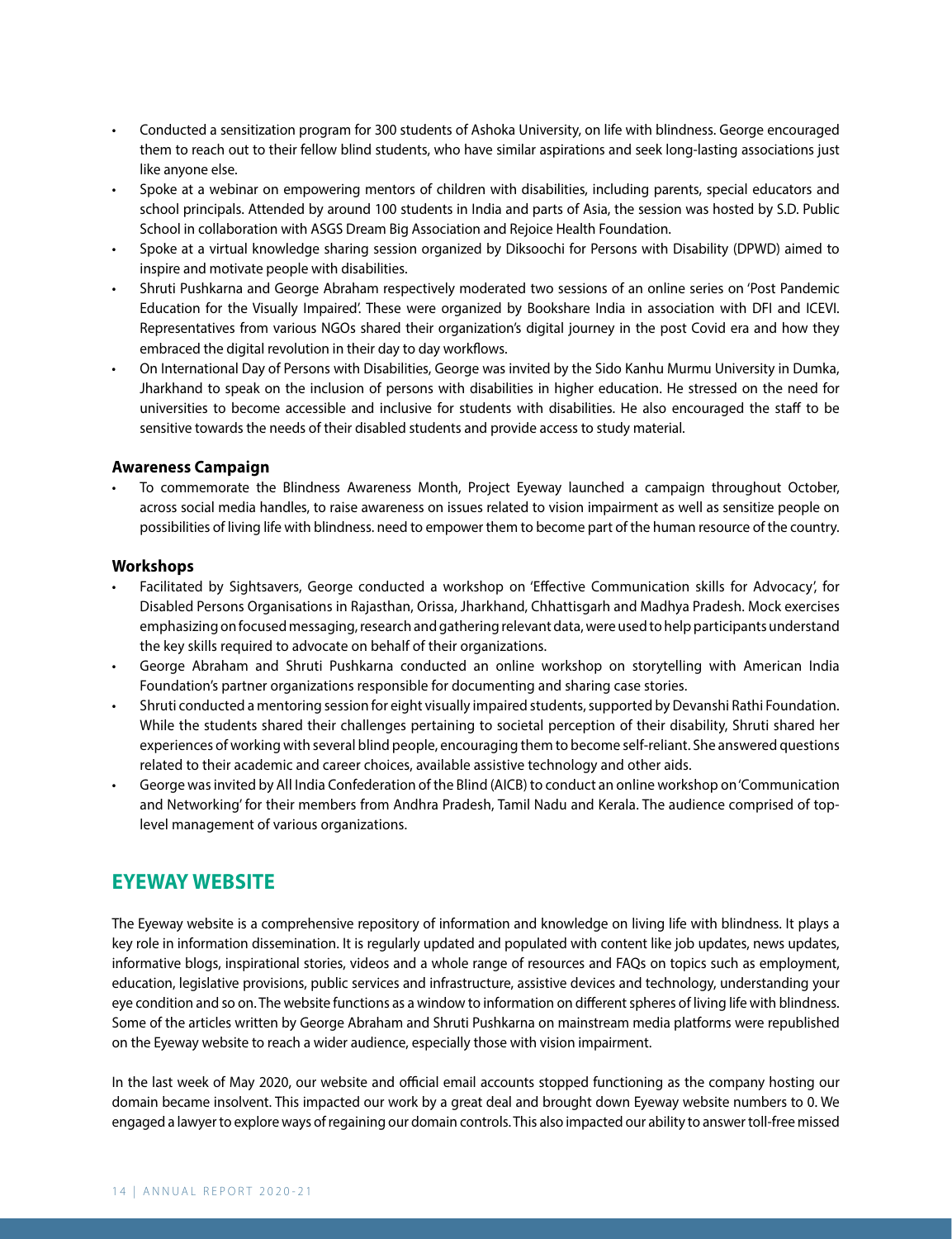calls because the emails were redirected by the telephony provider to official mail accounts. For now, we are functioning through personal email ids for all internal and external communication. As an alternative, we bought a new domain to get the website up and running, as, **www.eyeway.org.in.**

Some of the articles written by the Score team on mainstream media platforms were republished on the Eyeway website to reach a wider audience, especially those with vision impairment.

The number of page views reported on our website from April 2020 to March 2021 is **80582**.

### **WHATSAPP AND SOCIAL MEDIA**

Apart from the helpline, we also disseminate information through WhatsApp and other social media channels. Anyone interested in getting alerts on jobs, news, events and technology can subscribe to our WhatsApp messaging service by either sending an SMS to **+91 9968329329** or sending an email to **scorefoundation@eyeway.org.** A total of **3300** people subscribed to our WhatsApp channel in the past year. Our Twitter Handle has **1241** followers. Our YouTube channel was viewed **15866** times over the course of the year.

Eyeway also has a Facebook page where we share updates as well as initiate conversations related to the domain of blindness. Our total reach for the past year stands at **65264**. You can follow and like us at **https://www.facebook.com/ projecteyeway/**.

We also have separate twitter handles for Score and Eyeway both. Follow us on @ScoFoIndia and @friendsofeyeway.

### **THE ROAD AHEAD**

All our efforts are directed towards filling the information and resources gap that exists in India vis-à-vis blind population. At the end of the day, every blind person residing in any corner of the country should have a number to call, so they can access solutions close to home. In our dream to successfully integrate visually impaired people into the mainstream, a lot of ground still remains to be covered.

Millions of blind people are still outside the purview of mainstream activities of education, employment, training and welfare. The Eyeway helpline has the potential to convince people of becoming self-reliant and integrate into the so-called normal scheme of things. Finding new partners therefore is key to scaling this empowerment initiative. In the coming year, we intend to identify organizations which are willing to invest in the Helpdesk operations.

Following the Covid outbreak, we witnessed conventional solutions become irrelevant. Eyeway redirected several callers to training programmes and workshops which have ceased to function in their usual physical setups. Activities and solutions have moved online. But the good news is that Eyeway has always encouraged visually impaired people to use technological aids and innovations to participate in the mainstream. With education and employment shifting to a virtual space, a lot of barriers have come down for blind people.

Since we have discovered the efficacy of online platforms, going forward, we would like to use these for counselling, mentoring, skilling and connecting with stakeholders.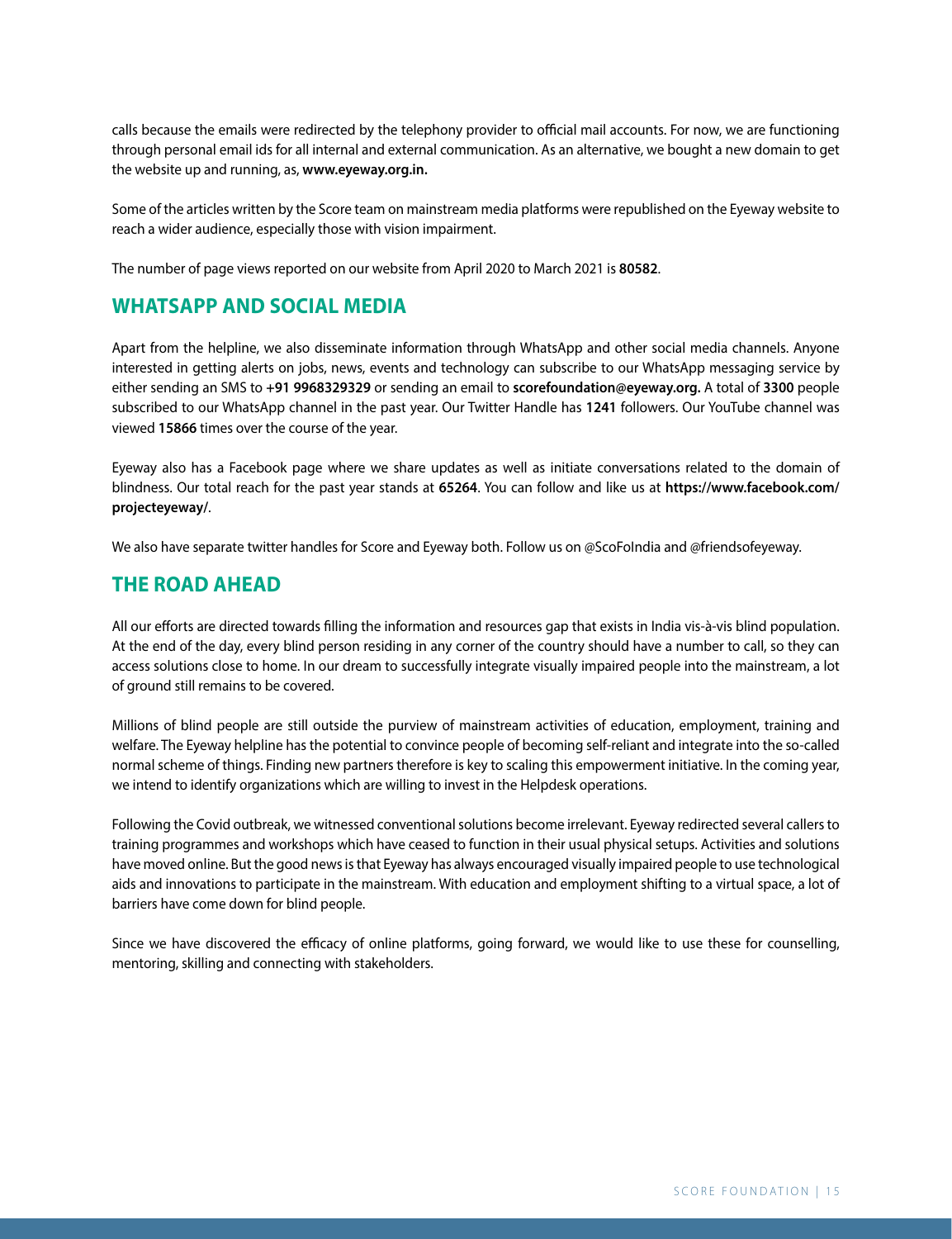# TEAM MEMBERS

### **SCORE EMPLOYEES**

| George Abraham      | CEO                                        |
|---------------------|--------------------------------------------|
| Shruti Pushkarna    | Director-Programmes and Communications     |
| Geeta S Nair        | <b>Research and Communications Officer</b> |
| <b>Binni Kumari</b> | Helpdesk Supervisor                        |
| <b>Sushant Das</b>  | Administrative Officer                     |
| Ritu Jain           | Helpdesk Executive                         |
| Babita Maharana     | Helpdesk Executive                         |
| Ankita Gera         | <b>Operations Manager</b>                  |
| Shabnam Durani      | <b>Communications Officer</b>              |
| Manjima Biswas      | <b>Research and Communications Officer</b> |
| Shailender Singh    | <b>Office Assistant</b>                    |
| Sanjeev Chopra      | <b>Finance Advisor</b>                     |

### **VOLUNTEERS AND INTERNS**

John van Prooijen Harshad Chakradhare Jayant Singh Raghav Chetan Sharma Bhaskar Mukherjee Chaitanya Karthik Shubhankar Abdul Samad Inas Martis Nagaraj Sutar

## **DISTRIBUTION OF STAFF BY GENDER AND SALARY ON 31 MARCH 2020**

|              | <b>Male</b> | <b>Female</b> | Total |
|--------------|-------------|---------------|-------|
| 5000         | 0           |               |       |
| 5001-10000   | 0           | 0             | 0     |
| 10001-25000  | 3           | ર             | 6     |
| 25001-50000  | 0           |               |       |
| 50001-100000 |             |               |       |
|              |             |               | 1 フ   |

## **BOARD OF TRUSTEES**

**Karunendra Mathur** (Executive Director, On The Page Advertising & Communication) Trustee **Salil Chaturvedi** (Writer) Trustee **Rajive Raturi** (Disability Consultant) Trustee

Our trustees are not paid any remuneration. The board of trustees met once during the year, on September 19, 2020. The CEO was present in the meeting.

### **EYEWAY PARTNERS AS ON MARCH 31, 2021**

National Association for Blind (Delhi) Little Flower Hospital (Kochi) Saksham (Delhi) **HELP** Foundation

Score Foundation (Delhi) The Victoria Memorial School for the Blind (Mumbai) Enable India (Bangalore) Human Rights Law Network (pan India)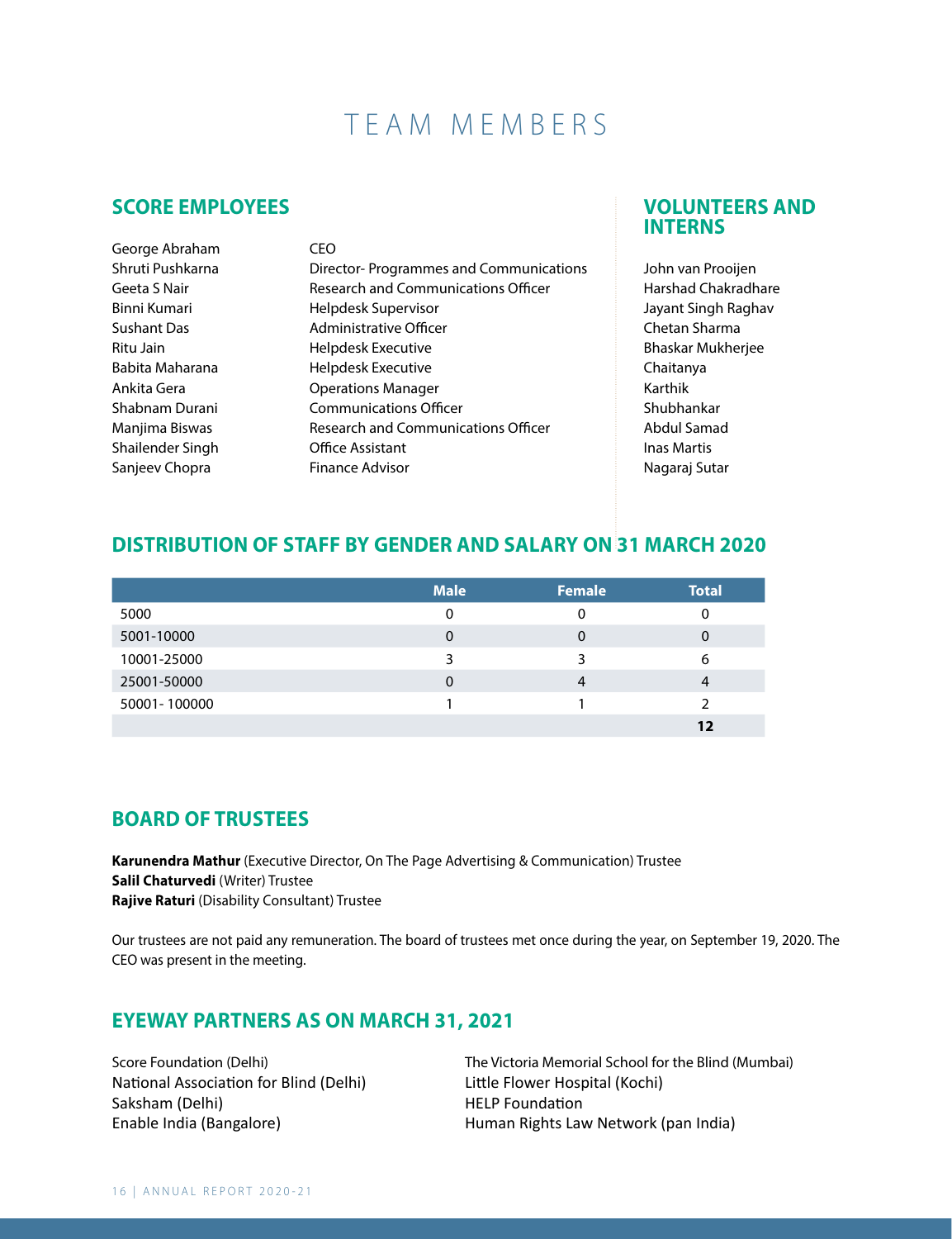# AUDITOR'S REPORT

#### **f orm n o . 10b** [See rule 17B]

## **Audi t report under se c t i o n 12A(b) o f the In come - tax Ac t, 1961, in the** *CASE OF CHARITABLE OR RELIGIOUS TRUSTS OR INSTITUTIONS* **Ackn ow l edgement Num ber -839272180161121**

**I** have examined the balance sheet of **SCORE FOUNDATION, AAETS6986R** [name and PAN of the trust or institution] as at **31st March 2021** and the Profit and loss account for the year ended on that date which are in agreement with the books of account maintained by the said trust or institution.

**I** have obtained all the information and explanations which to the best of **my** knowledge and belief were necessary for the purposes of the audit. In **my** opinion, proper books of account have been kept by the head office and the branches of the above named **trust** visited by me so far as appears from my examination of the books, and proper Returns adequate for the purposes of audit have been received from branches not visited by me, subject to the comments given below:

In **my** opinion and to the best of **my** information, and according to information given to **me**, the said accounts give a true and fair view:

(i) In the case o f the balance sheet, of the state of affairs of the above named trust as at **31st March 2021** and

(ii) In the case of the profit and loss account, of the profit or loss of its accounting year ending on **31st March 2021**

The prescribed particulars are annexed hereto.

| Place: | <b>NEW DELHI</b> | <b>Name</b>                           | <b>PROMO</b> |
|--------|------------------|---------------------------------------|--------------|
| Dated: | 21-Oct-2021      | Membership Number                     | 520779       |
|        |                  | <b>FRN (Firm Registration Number)</b> |              |
|        |                  | <b>Address</b>                        | $B-4/52$     |

Place: **NEW DELHI** Name **PROMOD PANDEY** Address **B-4/52 PARYATAN VIHAR VASUNDHRA**

**ENCLAVE DELHI -110096** 

# **ANNFXURF**

#### **STATEMENT OF PARTICULARS (I) APPLICATION OF INCOME FOR CHARITABLE OR RELIGIOUS PURPOSES**

| 1. Amount of income of the previous year applied to charitable or religious purposes in India<br>during that year. $(3)$                                                                                                                                      | 65,20,067 |
|---------------------------------------------------------------------------------------------------------------------------------------------------------------------------------------------------------------------------------------------------------------|-----------|
| 2. Whether the trust has exercised the option under clause (2) of the Explanation to section 1<br>(1)? If so, the details of the amount of income deemed to have been applied to charitable<br>or religious purposes in India during the previous year. $(3)$ | No.       |
| 3. Amount of income accumulated or set apart for application to charitable or religious<br>purposes, to the extent it does not exceed 25 per cent of the income derived from property<br>held under trust wholly for such purposes. $(\bar{\tau})$            | 0         |
| 4. Amount of income eligible for exemption under section 11 (1)(c) (Give details)                                                                                                                                                                             | No        |

| SL. NO. | <b>DETAILS</b>   | <b>AMOUNT</b> |
|---------|------------------|---------------|
|         | NO RECORDS ADDED |               |

5. Amount of income, in addition to the amount referred to in item 3 above, accumulated or set apart for specified purposes under section 11(2). (₹)

0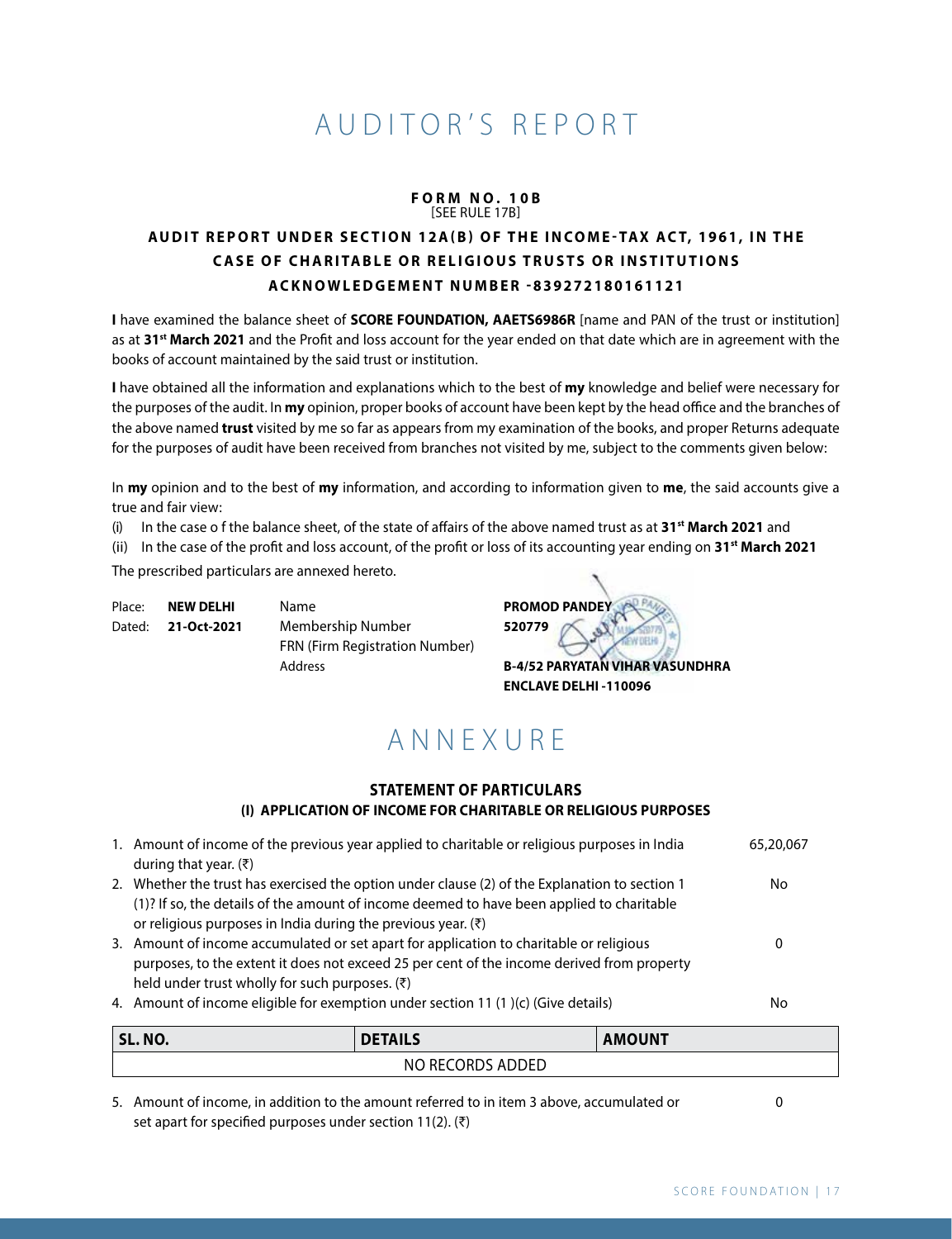|     | 6. Whether the amount of income mentioned in item 5 above has been invested or deposited in the<br>manner laid down in section 1 $(2)(b)$ ? If so, the details thereof | Not<br>Applicable |
|-----|------------------------------------------------------------------------------------------------------------------------------------------------------------------------|-------------------|
|     | 7. Whether any part of the income in respect of which an option was exercised under clause (2) of the                                                                  |                   |
|     | Explanation to section 11(1) in any earlier year is deemed to be income of the previous year under<br>section 11(1B)? If so, the details thereof( $\bar{z}$ )          | Not<br>Applicable |
|     | 8. Whether, during the previous year, any part of income accumulated or set apart for specified                                                                        |                   |
|     | purposes under section 11(2) in any earlier year:                                                                                                                      |                   |
| (a) | has been applied for purposes other than charitable or religious purposes or has ceased to be                                                                          |                   |
|     | accumulated or set apart for application thereto, or                                                                                                                   | No                |
| (b) | has ceased to remain invested in any security referred to in section 11(2)(b)(i) or deposited in any                                                                   |                   |
|     | account referred to in section 11(2)(b)(ii) or section 11(2)(b)(iii), or                                                                                               | No                |
| (c) | has not been utilised for purposes for which it was accumulated or set apart during the period                                                                         |                   |
|     | for which it was to be accumulated or set apart, or in the year immediately following the expiry                                                                       | No                |
|     | thereof? If so, the details thereof                                                                                                                                    |                   |

#### **(II) APPLICATION OR USE OF INCOME OR PROPERTY FOR THE BENEFIT OF PERSONS REFERRED TO IN SECTION 13 (3)**

1. Whether any part of the income or property of the **Trust** was lent, or continues to be lent, in the previous year to any person referred to in section 13(3) (hereinafter referred to in this Annexure as such person)? If so, give details of the amount, rate of interest charged and the nature of security, if any. No

| ' SL. NO.        | <b>AMOUNT</b> | <b>RATE OF INTEREST</b><br><b>CHARGED (%)</b> | <b>NATURE OF SECURITY,</b><br><b>IF ANY.</b> | <b>REMARKS</b> |  |
|------------------|---------------|-----------------------------------------------|----------------------------------------------|----------------|--|
| NO RECORDS ADDED |               |                                               |                                              |                |  |

2. Whether any land, building or other property of the **Trust** was made, or continued to be made, available for the use of any such person during the previous year? If so, give details of the property and the amount of rent or compensation charged, if any. No

| SL. NO.          | <b>DETAILS OF PROPERTY</b> | AMOUNT OF RENT OR COMPENSATION<br><b>CHARGED</b> |  |  |
|------------------|----------------------------|--------------------------------------------------|--|--|
| NO RECORDS ADDED |                            |                                                  |  |  |

3. Whether any payment was made to any such person during the previous year by way of salary, allowance or otherwise? If so, give details No

| SL. NO. | <b>DETAILS</b>   | <b>AMOUNT</b> |
|---------|------------------|---------------|
|         | NO RECORDS ADDED |               |

4. Whether the services of the **Trust** were made available to any such person during the previous year? If so, give details thereof together with remuneration or compensation received, if any No

| SL. NO. | <b>NAME OF THE PERSON</b> | <b>AMOUNT OF REMUNERATION/</b><br><b>COMPENSATION</b> | <b>REMARKS</b> |
|---------|---------------------------|-------------------------------------------------------|----------------|
|         |                           |                                                       |                |

No

 5. Whether any share, security or other property was purchased by or on behalf of the **Trust** during the previous year from any such person? If so, give details thereof together with the consideration paid

| <b>SL. NO.</b> | <b>NAME OF THE PERSON</b> | AMOUNT OF CONSIDERATION PAID | <b>REMARKS</b> |
|----------------|---------------------------|------------------------------|----------------|
|                |                           | NO RECORDS ADDED             |                |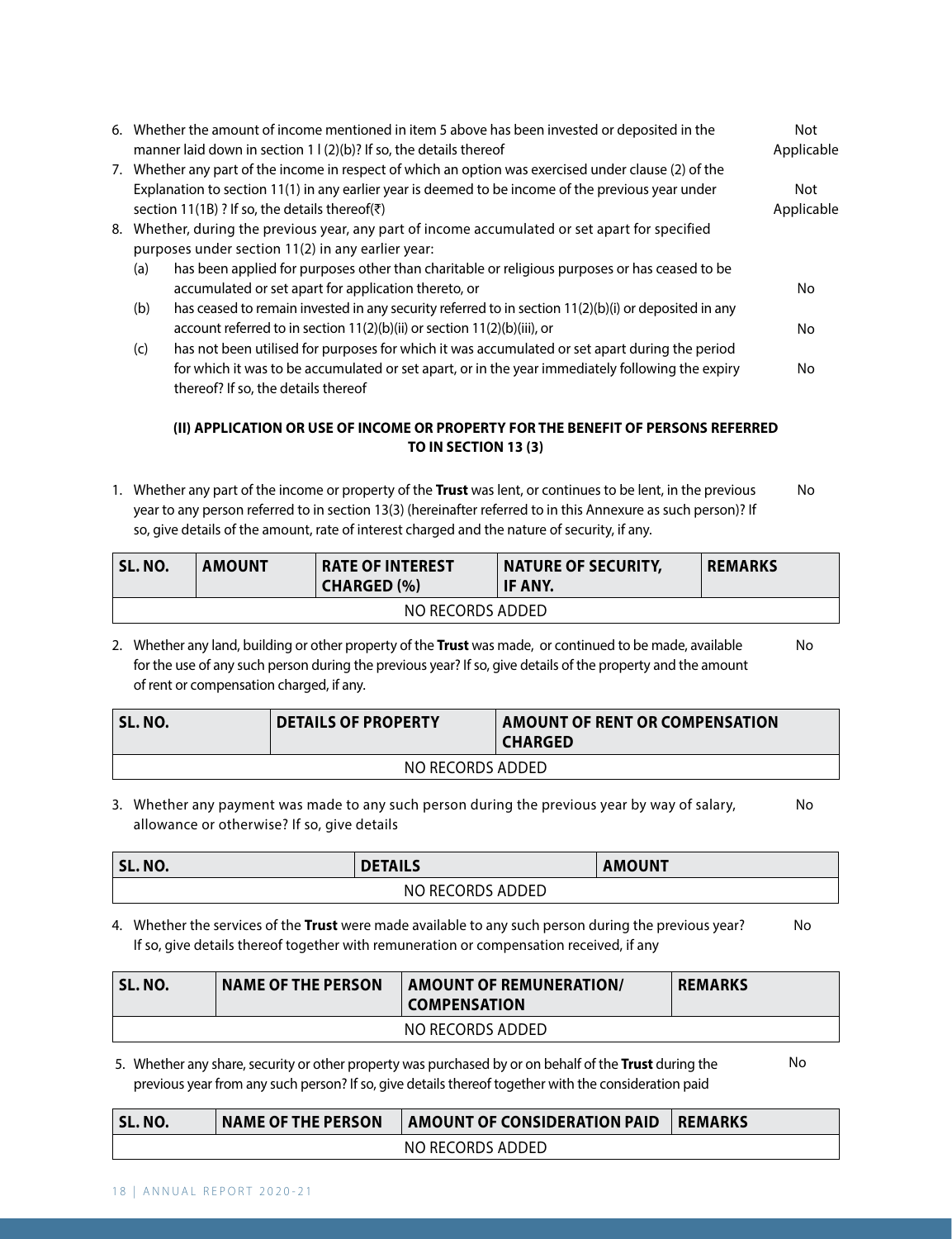6. Whether any share, security or other property was sold by or on behalf of the **Trust** during the previous year to any such person? If so, give details thereof together with the consideration received

| ' SL. NO. | <b>NAME OF THE PERSON</b> | <b>AMOUNT OF CONSIDERATION</b><br><b>RECEIVED</b> | <b>REMARKS</b> |
|-----------|---------------------------|---------------------------------------------------|----------------|
|           |                           | NO RECORDS ADDED                                  |                |

7. Whether any income or property of the **Trust** was diverted during the previous year in favour of any such person? If so, give details thereof together with the amount of income or value of property so diverted

| SL. NO. | <b>NAME OF THE PERSON</b> | <b>INCOME OR VALUE OF PROPERTY</b><br><b>DIVERTED</b> | <b>REMARKS</b> |
|---------|---------------------------|-------------------------------------------------------|----------------|
|         |                           | NO RECORDS ADDED                                      |                |

8. Whether the income or property of the **Trust** was used or applied during the previous year for the benefit of any such person in any other manner? If so, give details

| SL. NO. | <b>NAME OF THE PERSON</b> | <b>AMOUNT</b>    | <b>REMARKS</b> |
|---------|---------------------------|------------------|----------------|
|         |                           | NO RECORDS ADDED |                |

#### **III. INVESTMENTS HELD AT ANY TIME DURING THE PREVIOUS YEAR(S) IN CONCERNS IN WHICH PERSONS REFERRED TO IN SECTION 13 (3) HAVE A SUBSTANTIAL INTEREST**

Place: **NEW DELHI** Name **PROMOD PANDEY** Dated: **21-Oct-2021** Membership Number **520779** FRN (Firm Registration Number) Address **B-4/52 PARYATAN VIHAR VASUNDHRA ENCLAVE DELHI-110096** 

Acknowledgement Number - **839272180161121**

This form has been digitally signed by **GEORGE ABRAHAM** having PAN **AAEPA8355N** from IP Address

**203.122.57.138** on **16-Nov-2021 06:04:48 PM**

Dsc Sl No and issuer **2826545680053739204CN=SafeScrypt sub-CA for RCAI Class3 2Q14.C=IN.O=Sify** 

**Technologies Limited,OU=Sub-CA**

No

No

SCORE FOUNDATION | 19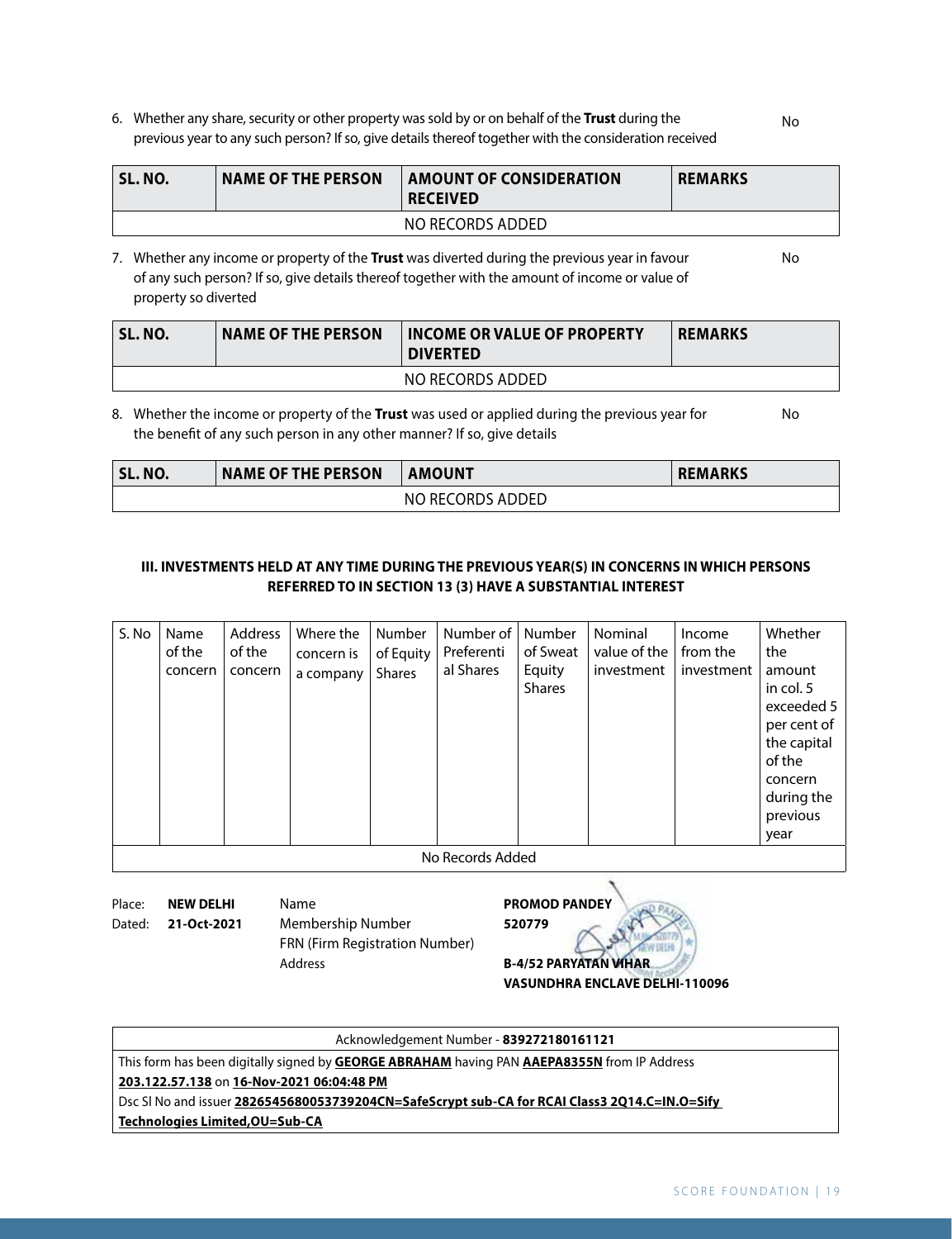# B A L A N C E S H E E T

#### **SCORE FOUNDATION 17/107 LGF Vikram Vihar, Lajpat Nagar, New Delhi (Consolidated) As On 31st March, 2021**

| Prev.Year(Rs.) | <b>Liabilities</b>                     |                          | Amt(Rs.)     | Prev.Year(Rs.)        | <b>Assets</b>                           |             | Amt(Rs.)     |
|----------------|----------------------------------------|--------------------------|--------------|-----------------------|-----------------------------------------|-------------|--------------|
|                |                                        |                          |              |                       |                                         |             |              |
|                | <b>Capital Fund</b>                    |                          |              |                       | <b>Fixed Asset</b>                      |             |              |
|                |                                        |                          |              |                       |                                         |             |              |
| 12,72,500.00   | Donation to Corpus                     |                          | 12,72,500.00 | 3,24,596.00           | As per Schedule A<br>attached           |             | 2,49,766.00  |
| 1,52,813.00    | Capital Grant Reserve                  |                          | 1,52,813.00  |                       |                                         |             |              |
|                |                                        |                          |              |                       |                                         |             |              |
|                | <b>Excess of Income</b>                |                          |              |                       | <b>Loans &amp; Advances</b>             |             |              |
|                | over Expenditure                       |                          |              |                       |                                         |             |              |
| 5,25,816.00    | Opening Bal as on                      | 1,31,186                 |              | 1,40,616.00           | <b>TDS Receivable</b>                   | 1,37,704.00 |              |
|                | 01.04.20                               |                          |              | 15,685.00             | Advance Recoverable                     | 3,688.00    |              |
|                |                                        |                          |              |                       | (Annexure-D)                            |             |              |
|                | Add: Surplus For<br>The Year           | $\overline{\phantom{0}}$ |              | 49,000.00             | <b>Security Deposit</b>                 | 49,000.00   | 1,90,392.00  |
|                |                                        |                          |              |                       |                                         |             |              |
|                |                                        |                          |              |                       |                                         |             |              |
|                |                                        |                          |              |                       |                                         |             |              |
|                | <b>Less</b>                            |                          |              |                       |                                         |             |              |
| $(3,93,951)$ - | Loss For The Year                      | 66,215                   | $65,651-$    |                       | <b>Cash &amp; Bank Balance</b>          |             |              |
|                |                                        |                          |              | 4,348.00              | Cash                                    | 1,235.00    |              |
|                | <b>Current Liabilities</b>             |                          |              | 1,77,447.00 Axis Bank |                                         | 23,810.00   |              |
| (2,26,378.00)  | <b>Unspent Grant</b><br>(Annexure - A) | (2,95,399)               |              | 3,92,589.00           | <b>HDFC</b> Bank                        | 3,78,607.00 |              |
|                | <b>Score FCRA</b>                      |                          |              | 22,864.00             | <b>State Bank of India</b><br>$S/B$ A/c | 1,08,967.00 |              |
| 2,80,924.00    | <b>Expenses Payable</b>                | 2,41,791                 | (53,608)     | 4,84,200.00           | SBI, New Delhi FD A/c                   | 4,84,200.00 |              |
|                | (Annexure - B)                         |                          |              | 378.00                | <b>Yes Bank</b>                         | 378.00      | 9,97,197.00  |
| 16,11,724.00   |                                        |                          | 14,37,356.00 | 16,11,724.00          |                                         |             | 14,37,356.00 |

Subject to our report of even date.

For Pramod Pandey Chartered Accountants (Pramod Pandey) Prop. M.No. 520119

**SCORE FOUNDATION** 

(Trustee)

 **Place:** New Delhi  **Dated:** ..............................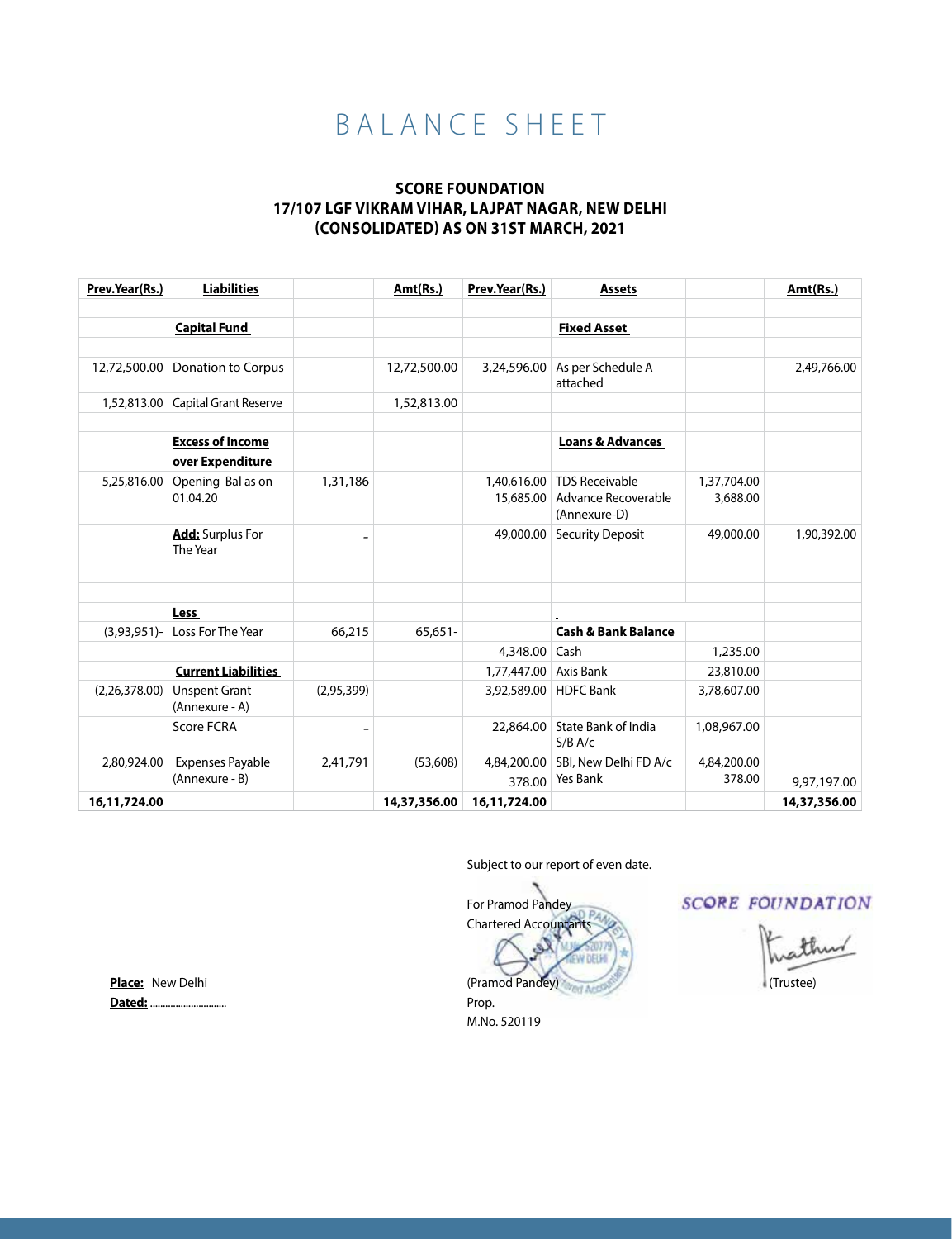# IN COME & EXPENDITURE

#### **SCORE FOUNDATION 17/107 LGF Vikram Vihar, Lajpat Nagar, New Delhi (Consolidated) Account For The Year Ended 31st March, 2020**

| Prev.Year(Rs.) |              | <b>Expenditure</b>                     | Amt(Rs.)     | Prev.Year(Rs.) |    | Income                                      | Amt(Rs.)     |
|----------------|--------------|----------------------------------------|--------------|----------------|----|---------------------------------------------|--------------|
|                |              |                                        |              |                |    |                                             |              |
| 73,39,112.00   | To           | Programme Expenses (Armexure-D)        | 50,82,908.00 | 73,43,874.00   | By | <b>Grant &amp; Other Contribution</b>       | 50,80,946.00 |
| 3,432.00       | $\mathbf H$  | <b>Bank Charges</b>                    | 1,098.00     | 14,72,695.00   |    | Donation                                    | 14,16,083.00 |
| 88,339.00      | $\mathbf{H}$ | <b>Advertisment Expenses</b>           |              | 49,640.00      |    | Intt. Received From Bank                    | 31,650.00    |
| 40,570.00      | $\mathbf{H}$ | <b>Electricity &amp; Water Expense</b> | 14,610.00    | 31,366.00      | П. | Intt. Received From FD                      |              |
| 2,000.00       | п            | Membership & Subscription              |              |                |    |                                             |              |
| 38,274.00      | $\mathbf H$  | Office & Computer Maintenance          | 16,370.00    | 3,93,951.00    |    | <b>Excess of Expenditure</b><br>Over Income | 66,215.00    |
|                | $\mathbf H$  | Printing & Stationery                  | 21,860.00    |                |    |                                             |              |
| 1,44,000.00    | $\mathbf H$  | Rent                                   | 1,44,000.00  |                |    |                                             |              |
| 13,29,998.00   | $\mathbf{H}$ | Salary & Professional Charges          | 9,52,159.00  |                |    |                                             |              |
| 10,000.00      | $\mathbf H$  | <b>Staff Welfare</b>                   |              |                |    |                                             |              |
| 53,183.00      | $\mathbf H$  | <b>Telephone Expenses</b>              | 7,546        |                |    |                                             |              |
| 89,487.00      | $\mathbf{H}$ | Travel & Conveyance Exp.               |              |                |    |                                             |              |
| 41,300.00      | $\mathbf{H}$ | <b>Auditor Remuneration</b>            | 41,300.00    |                |    |                                             |              |
|                | $\mathbf H$  | Donation Exp (Help for Educatio        | 25,000.00    |                |    |                                             |              |
|                | п            | COVID Relief Exp.                      | 1,07,000.00  |                |    |                                             |              |
|                | $\mathbf{H}$ | <b>Toll Free Exp</b>                   | 93,955.00    |                |    |                                             |              |
|                | $\mathbf H$  | Webhosting                             | 12,258.00    |                |    |                                             |              |
| 1,11,831.00    | п            | Depreciation                           | 74,830.00    |                |    |                                             |              |
| 92,91,526.00   |              |                                        | 65,94,894.00 | 92,91,526.00   |    |                                             | 65,94,894.00 |

#### Subject to our report of even date.

 For Pramod Pandey Chartered Accountants **Place:** New Delhi (Pramod Pandey) (Trustee)

**SCORE FOUNDATION** 

**Dated:** .............................. Prop.

M.No. 520779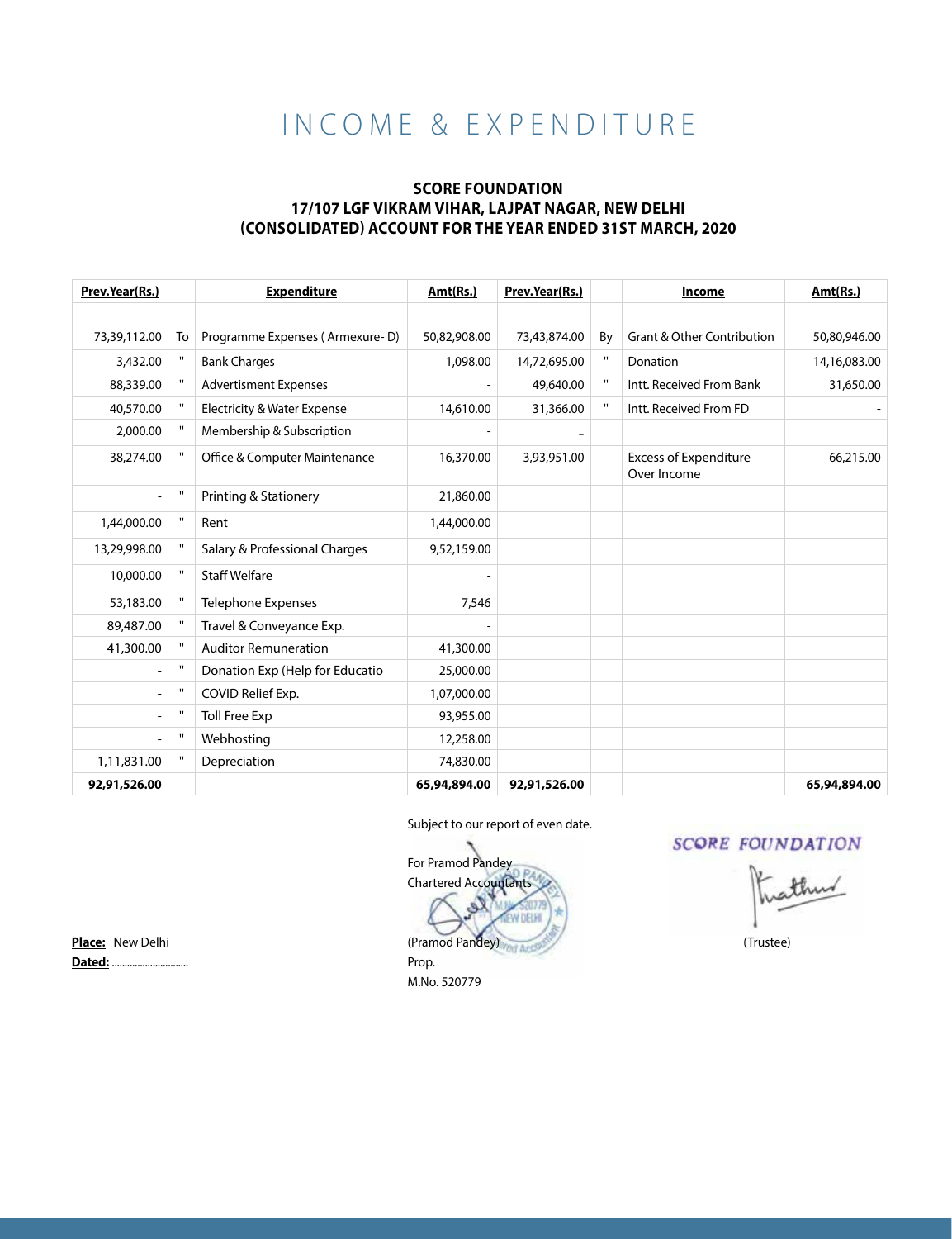# RECEIPT & PAYMENT

#### **SCORE FOUNDATION 17/107 LGF Vikram Vihar, Lajpat Nagar, New Delhi (Consolidated) Account For The Year Ended 31st March, 2021**

| Prev.Year(Rs.)          | <b>Receipts</b>                             |             | Amt(Rs.)     | Prev. Year(Rs.)             | <b>Payment</b>                              |             | Amt(Rs.)     |
|-------------------------|---------------------------------------------|-------------|--------------|-----------------------------|---------------------------------------------|-------------|--------------|
|                         | By Opening Bal. as on 01.04.19              |             |              |                             | 73,39,112.00 To Programme Expenses          |             | 50,82,909.00 |
| 9,908.00 Cash           |                                             | 4,348.00    |              |                             | 3,432.00 F Bank Charges                     |             | 1,098.00     |
| $(10.436.00)$ Axis Bank |                                             | 1,77,447.00 |              |                             | 88,339.00   " Advertisment Expenses         |             |              |
|                         | 2,91,894.00 HDFC Bank                       | 3,92,589.00 |              |                             | 40,570.00 Electricity & Water Expense       |             | 14,610.00    |
|                         | 7,16,015.00 State Bank of India, New Delhi  | 22,864.00   |              |                             | 2,000.00 Membership & Subscription          |             |              |
|                         | 4,52,834.00 SBI, N.D. (FCRA A/c)            | 4,84,200.00 |              |                             | 38,274.00 "Office & Computer Maintenance    |             | 16,370.00    |
|                         | 355.00 Yes Bank                             | 378.00      | 10,81,827.00 |                             | - "Printing & Stationery                    |             | 21,860.00    |
|                         |                                             |             |              | 1,44,000.00 Rent            |                                             |             | 1,44,000.00  |
|                         |                                             |             |              |                             | 13,29,998.00 "Salary & Professional Charges |             | 9,52,159.00  |
|                         | 73,43,874.00   " Grant & Other Contribution |             | 50,80,946.00 |                             | 10,000.00   "Staff Welfare                  |             |              |
|                         |                                             |             |              |                             | 53,183.00 Telephone Expenses                |             | 7,547.00     |
|                         | 49,640.00   " Bank intt. received           |             | 31,650.00    |                             | 89,487.00 Travel & Conveyance Exp.          |             |              |
|                         |                                             |             |              |                             | 41,300.00 "Audit Fee                        |             | 41,300.00    |
|                         | 31,366.00   " Interest Received From FD     |             |              |                             | " Donation Exp (Help for Education)         |             | 25,000.00    |
|                         |                                             |             |              |                             | " COVID Relief Exp.                         |             | 1,07,000.00  |
| 14,72,695.00 Donation   |                                             |             | 14,16,083.00 |                             | "Toll Free Exp                              |             | 93,954.00    |
|                         |                                             |             |              |                             | "Webhosting                                 |             | 12,258.00    |
|                         | 2,39,624.00 Expenses Payable                |             | (39, 133.00) |                             | " Fixed Assets Purchase                     |             |              |
|                         |                                             |             |              |                             |                                             |             |              |
|                         | 65,077.00 "Local Currency Account           |             | (21, 857.00) |                             | - Office Equipment                          |             |              |
|                         |                                             |             |              |                             | 44,590.00 Computer                          |             |              |
|                         | - Unspent Grant                             |             | 2,01,771.00  |                             |                                             |             |              |
|                         |                                             |             |              |                             | 3,08,802.00   "Unspent Grant                |             | 2,70,792.00  |
|                         | "TDS Receivable & Payable                   |             | 1,891.00     |                             |                                             |             |              |
|                         |                                             |             |              |                             | "TDS Receivable & Payable                   |             |              |
|                         | 17,145.00 T Advance Recoverable             |             | 13,018.00    |                             |                                             |             |              |
|                         |                                             |             |              |                             | "Advance Recoverable                        |             |              |
|                         |                                             |             |              |                             |                                             |             |              |
|                         |                                             |             |              |                             | 65,077.00 Score FCRA                        |             | (21, 857.00) |
|                         |                                             |             |              |                             |                                             |             |              |
|                         |                                             |             |              |                             | " Closing Bal. as on 31.03.20               |             |              |
|                         |                                             |             |              | 4,348.00 Cash               |                                             | 1,235.00    |              |
|                         |                                             |             |              | 1,77,447.00 Axis Bank       |                                             | 23,810.00   |              |
|                         |                                             |             |              |                             | 3,92,589.00 HDFC Bank                       | 3,78,607.00 |              |
|                         |                                             |             |              |                             | 22,864.00 SBI, ND (FCRA A/c)                | 1,08,967.00 |              |
|                         |                                             |             |              |                             | 4,84,200.00 SBI, ND FD A/c                  | 4,84,200.00 |              |
|                         |                                             |             |              |                             | 378.00 Yes Bank                             | 378.00      | 9,97,197.00  |
| 1,06,79,991.00          |                                             |             |              | 77,66,197.00 1,06,79,991.00 |                                             |             | 77,66,197.00 |

Subject to our report of even date.

 For Pramod Pandey Chartered Accountants **NEFE** Place: New Delhi (Trustee) (Trustee) M.No. 520779

#### **SCORE FOUNDATION**

**Dated:** .............................. Prop.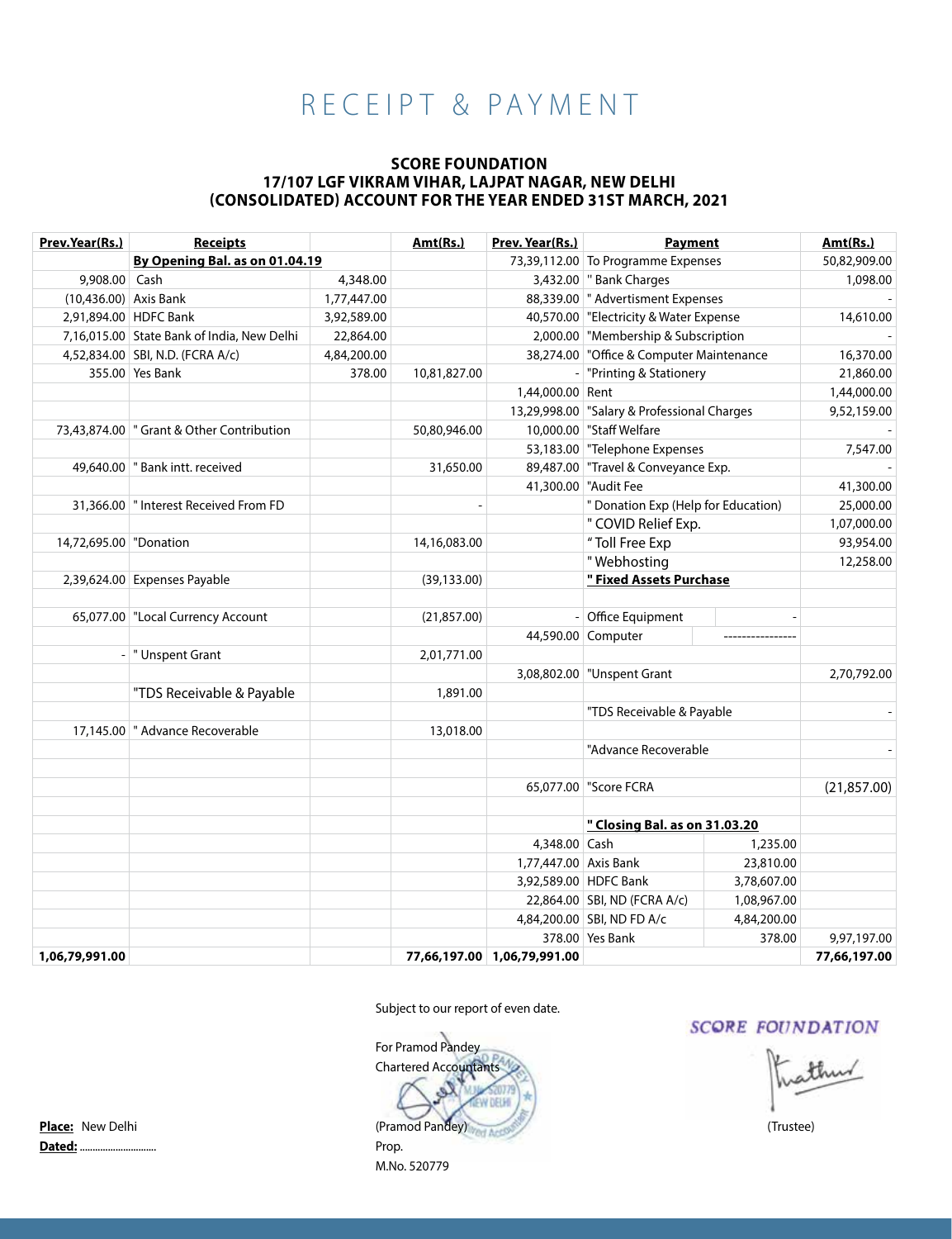## **AIRTEL DELHI HALF MARATHON SUPPORTERS**

Monika Saxena Harinderjit Singh Anubhav Sood Rakesh Pandey Murli Jalan Vivek Sood Anurag Kapoor Bimal Zinzuwadia Jesudoss Deepak Hiremath Sunil Solanki Vipul Roongta Tarun Katyal

Muruga Ganesh Tina Dhawan APS Bhalla Suresh Mehra Harminder Soni Deepika Sud Brinda Sud Himanshu Kakkar Shiv Seth Dinesh Sharma Anjali Sud Anand Vardhan Kabir Sud

Shailesh Kumar Singh V Viswanand Rajesh Sud Eika Banerjee Sumit Rai Dhirendra Kumar Das Irani Srivastava Roy Akhil Seth Jogesh Sikka Amreesh Kher Sachin Garg Ajay Bedi